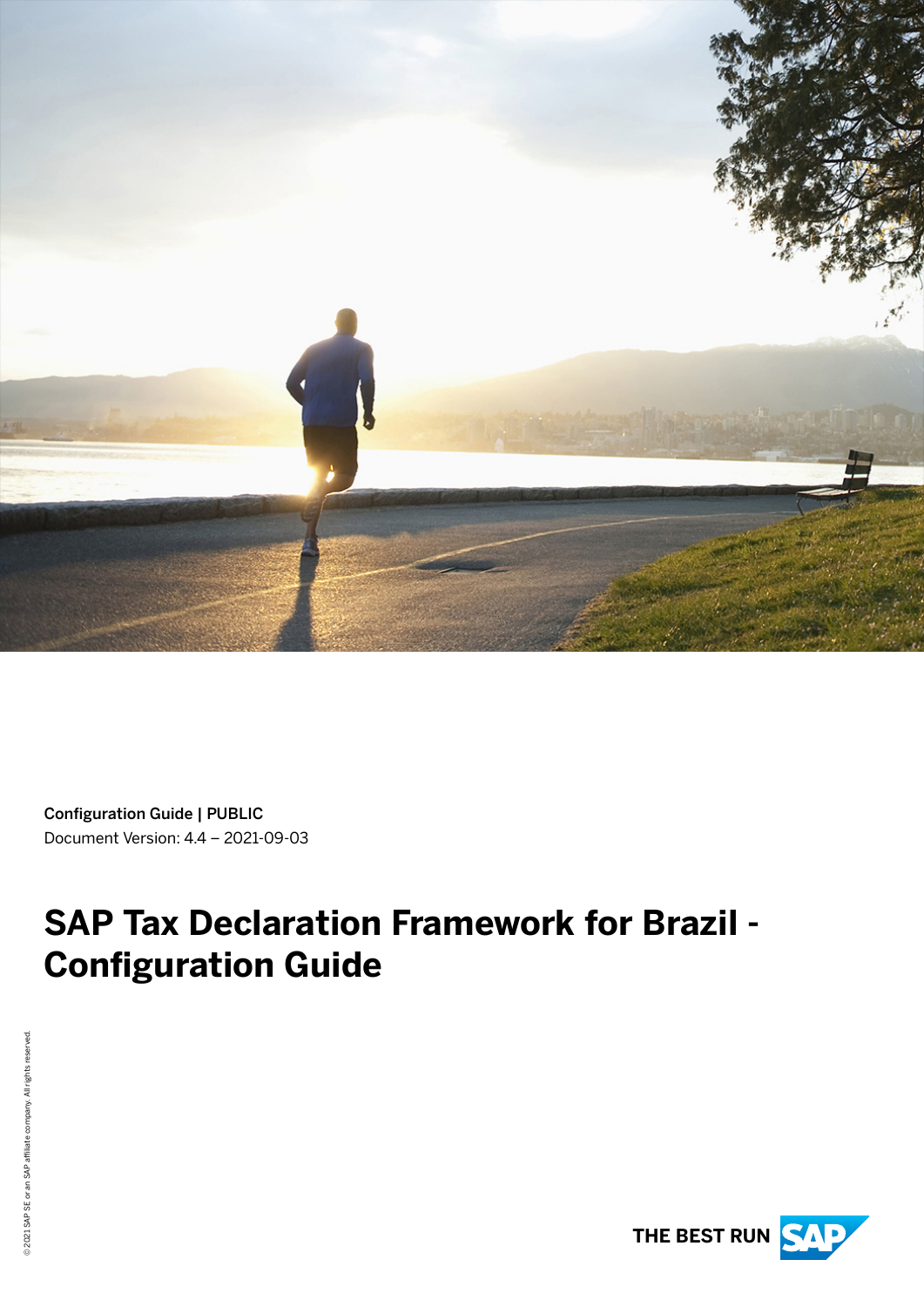## **Content**

| $\mathbf{1}$   |  |
|----------------|--|
| $\overline{2}$ |  |
| 3              |  |
| 3.1            |  |
|                |  |
|                |  |
|                |  |
|                |  |
| 3.2            |  |
|                |  |
|                |  |
|                |  |
|                |  |
|                |  |
| 3.3            |  |
| 4              |  |
| 4.1            |  |
| 4.2            |  |
|                |  |
|                |  |
|                |  |
| 5              |  |
| 6              |  |
| 7              |  |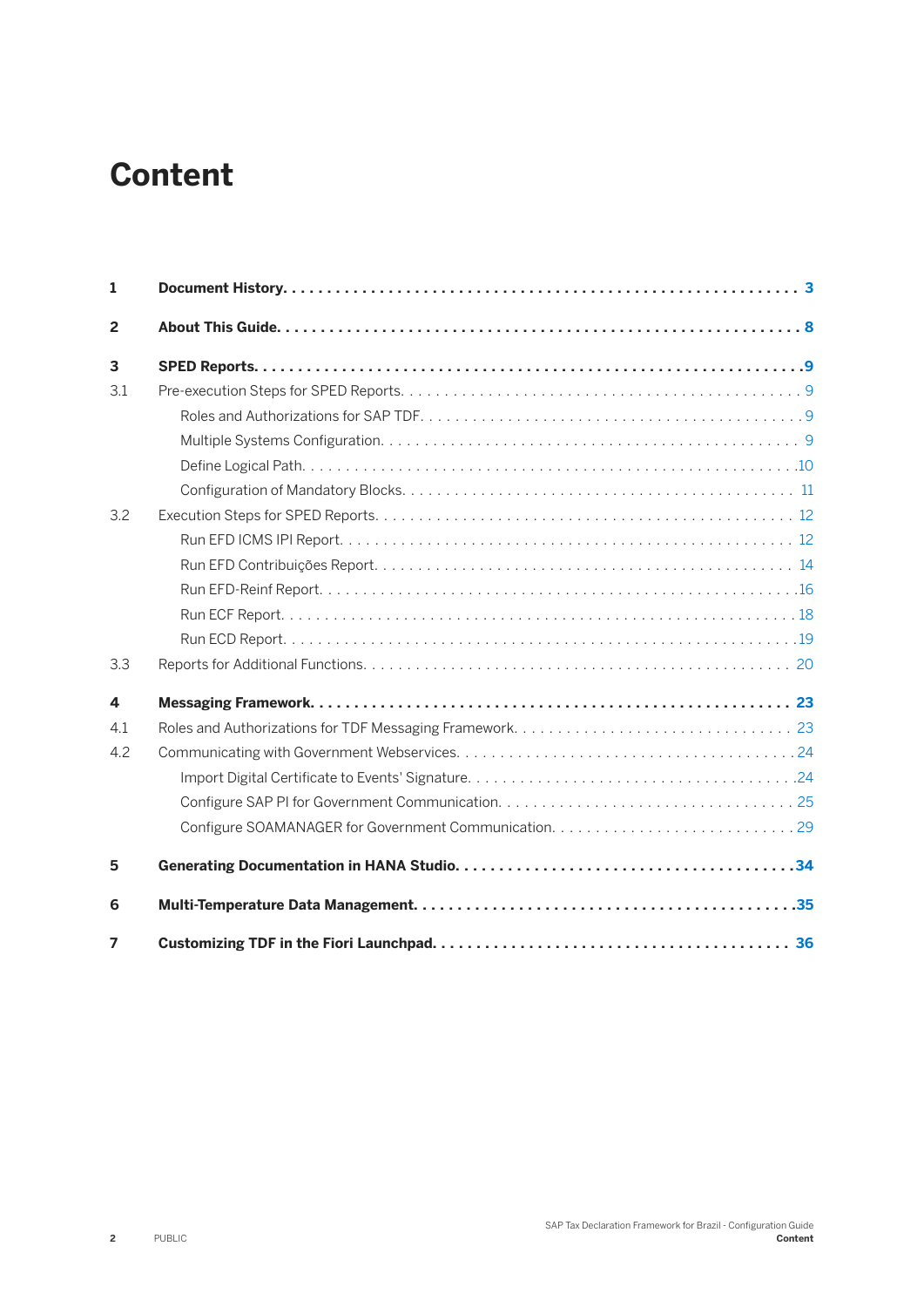## <span id="page-2-0"></span>**1 Document History**

The following table provides an overview of the most important document changes.

| Version | Date       | Description                                                                                                                    |
|---------|------------|--------------------------------------------------------------------------------------------------------------------------------|
| 1.0     | 2013-12-13 | <b>First Version</b>                                                                                                           |
| 1.01    | 2014-05-30 | General updates to guide's text.                                                                                               |
|         |            | New tables were added to the Tables<br>Required in HANA to Activate the CTR<br>section.                                        |
| 1.02    | 2014-07-14 | New tables were added to the Tables<br>Required in HANA to activate the CTR<br>section.                                        |
|         |            | Obsolete tables were excluded from the<br>Tables Required in HANA to Activate the<br>CTR section.                              |
|         |            | A new subsection about reference no-<br>tas fiscais was added to the CTR Exten-<br>sions section.                              |
| 2.0     | 2014-10-17 | New tables were added to the Tables<br>Required in HANA to activate the CTR<br>section.                                        |
|         |            | Obsolete tables were excluded from the<br>Tables Required in HANA to Activate the<br>CTR section.                              |
|         |            | A new subsection about SPED-related<br>tables that are not properly populated<br>was added to the CTR Extensions sec-<br>tion. |
|         |            | New information about the Initial Load<br>report was added to the Transactions<br>for Configuration section.                   |
|         |            | A new section was created for the Or-<br>ganizational Structure feature.                                                       |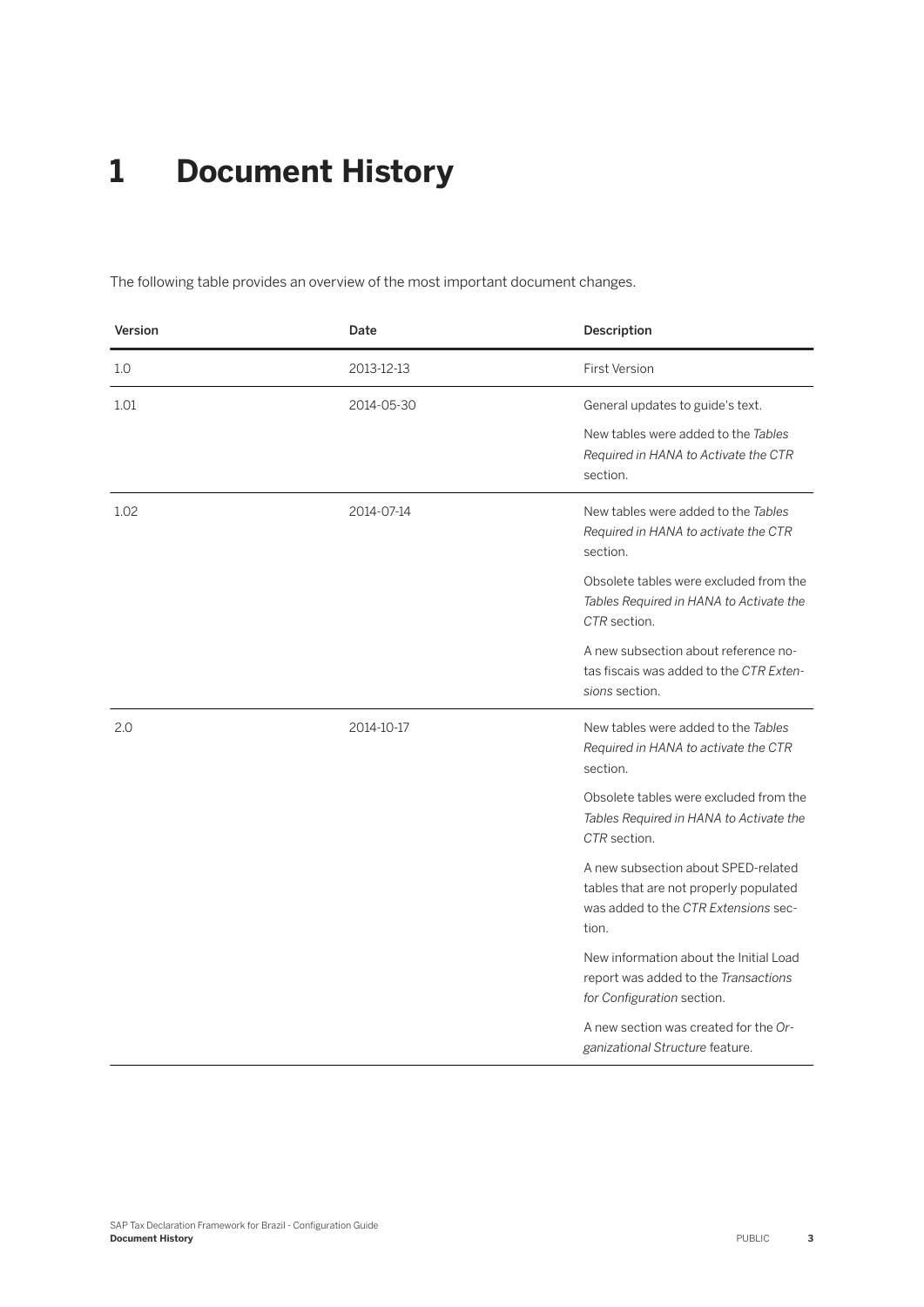| <b>Version</b> | Date       | Description                                                                                                                   |
|----------------|------------|-------------------------------------------------------------------------------------------------------------------------------|
| 2.1            | 2015-02-13 | New subsection Configuration of Obser-<br>vation Code for C190 Register added to<br>the CTR Extensions section.               |
|                |            | New tables were added to the Tables<br>Required in HANA to Activate the CTR<br>section.                                       |
|                |            | The SPED EFD reports every linked<br>document of a nota fiscal subsection<br>was excluded from the CTR Extensions<br>section. |
|                |            | The Transactions for Configuration sec-<br>tion was deleted.                                                                  |
|                |            | The Reports for Additional Functions<br>section was created.                                                                  |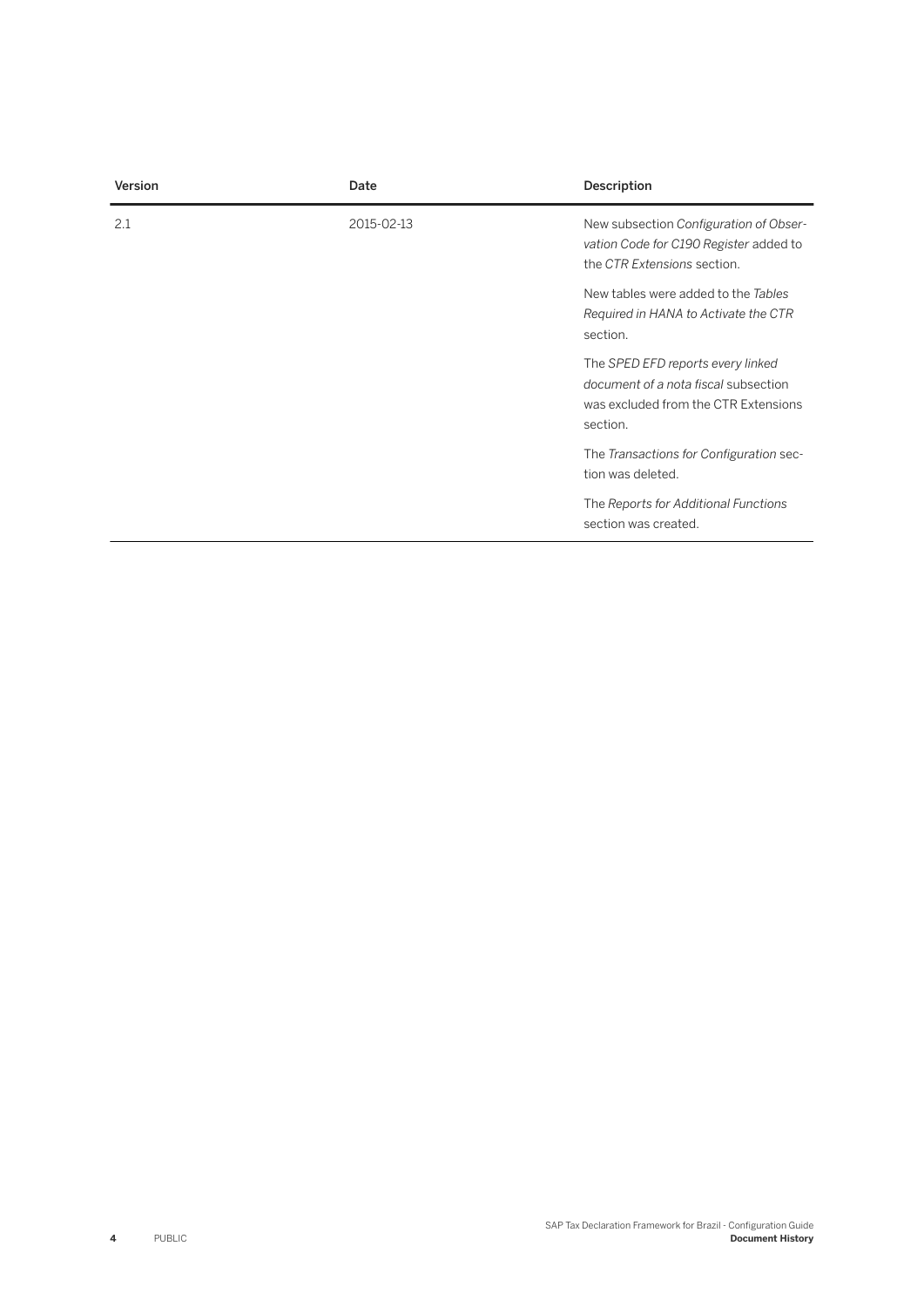| Version | Date       | Description                                                                                                                                               |
|---------|------------|-----------------------------------------------------------------------------------------------------------------------------------------------------------|
| 3.0     | 2015-08-24 | The ITMF_CONTRIB_AUT_DET report<br>was added to the Reports for Additional<br>Functions section.                                                          |
|         |            | The text of the Organizational Structure<br>section suffered minor changes.                                                                               |
|         |            | The section Run SPED EFD ICMS/IPI<br>Report was added.                                                                                                    |
|         |            | The section Run SPED EFD-Contribui-<br>ções Report was added. The section<br>Run SPED ECF Report was added.                                               |
|         |            | Two new tables were added to the CTR<br>Data Structures section.                                                                                          |
|         |            | The ER Modeling subsection, under the<br>CTR Data Structures section, was de-<br>leted.                                                                   |
|         |            | The Tables Required in HANA to Activate<br>the CTR section was completely remod-<br>eled; it now refers to the SAP Note that<br>contains the HANA tables. |
|         |            | In the CTR Extensions section,<br>the /TMF/D_PROFI_REG table was de-<br>leted and the /TMF/D_REG_PROFI<br>and /TMF/D_REG_PRIO tables were<br>added.       |
|         |            | The /TMF/INITIAL_LOAD report infor-<br>mation was added to the Reports for<br>Additional Functions section.                                               |
| 3.1     | 2015-12-11 | The section Multi-Temperature Data<br>Management was added.                                                                                               |
|         |            | The section Run SPED ECD Report was<br>added.                                                                                                             |
| 3.2     | 2016-04-04 | The section Customer Extension was<br>added.                                                                                                              |
|         |            | The section Roles and Authorizations<br>for SAP TDF was added.                                                                                            |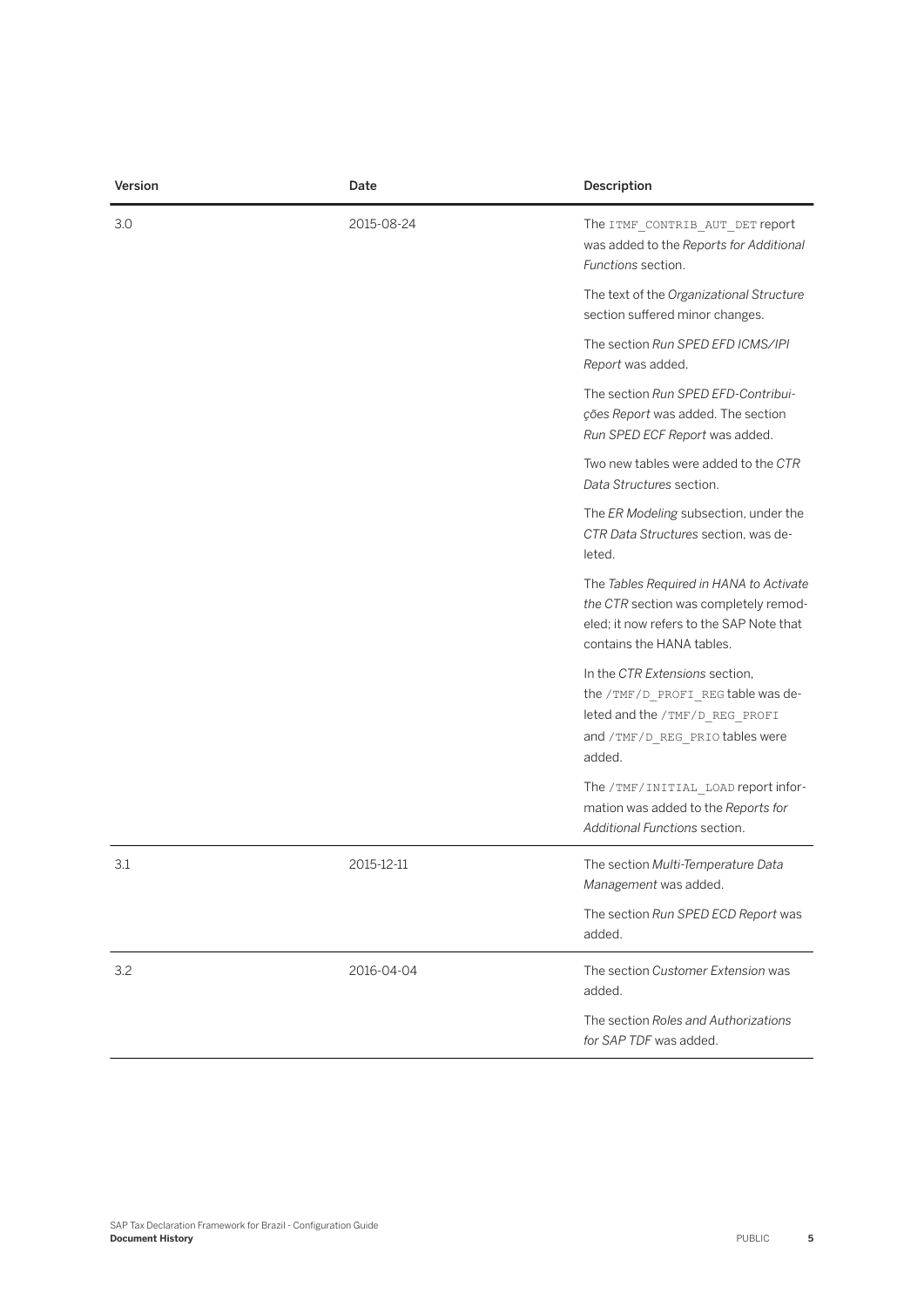| Version | Date       | Description                                                                                                                                                                                                                  |
|---------|------------|------------------------------------------------------------------------------------------------------------------------------------------------------------------------------------------------------------------------------|
| 3.3     | 2016-08-08 | The text of the Multiple Systems Config-<br>uration section suffered minor changes.                                                                                                                                          |
|         |            | The section Migration to TDF System<br>was added.                                                                                                                                                                            |
|         |            | Three tables were removed from the<br>CTR Data Structures section. They were<br>obsolete.                                                                                                                                    |
|         |            | Five tables were added to the CTR Data<br>Structures section.                                                                                                                                                                |
| 3.4     | 2016-12-12 | The text of the Run SPED EFD ICMS/IPI<br>Report section suffered minor changes.                                                                                                                                              |
| 3.5     | 2017-03-27 | The Central Tax Repository and the Cus-<br>tomer Extension sections were removed<br>from the Configuration guide and<br>added to the Developers' guide.                                                                      |
| 4.0     | 2017-09-25 | The About This Guide section was<br>added and the Configuration guide was<br>restructured into different sections:<br>SPED Reports, Generating Documenta-<br>tion in HANA Studio and Multi-Tempera-<br>ture Data Management. |
|         |            | The Configuration of Mandatory Blocks<br>section was created under the Pre-exe-<br>cution Steps for SPED Reports section.                                                                                                    |
|         |            | The Run EFD-Reinf Report subsection<br>was added to the Execution Steps for<br>SPED Reports section.                                                                                                                         |
|         |            | The Customizing TDF in the Fiori<br>Launchpad section was added.                                                                                                                                                             |
|         |            | The Master Data Migration subsection<br>was added to Run EFD ICMS IPI Report<br>and Run EFD Contribuições Report sec-<br>tions.                                                                                              |
|         |            | The Migration to TDF System section<br>was removed.                                                                                                                                                                          |
|         |            | Information about Preprocessing re-<br>ports (/TMF/EFD_PRE_0175<br>and / TMF/EFD PRE 0205) was re-<br>moved. These reports are obsolete.                                                                                     |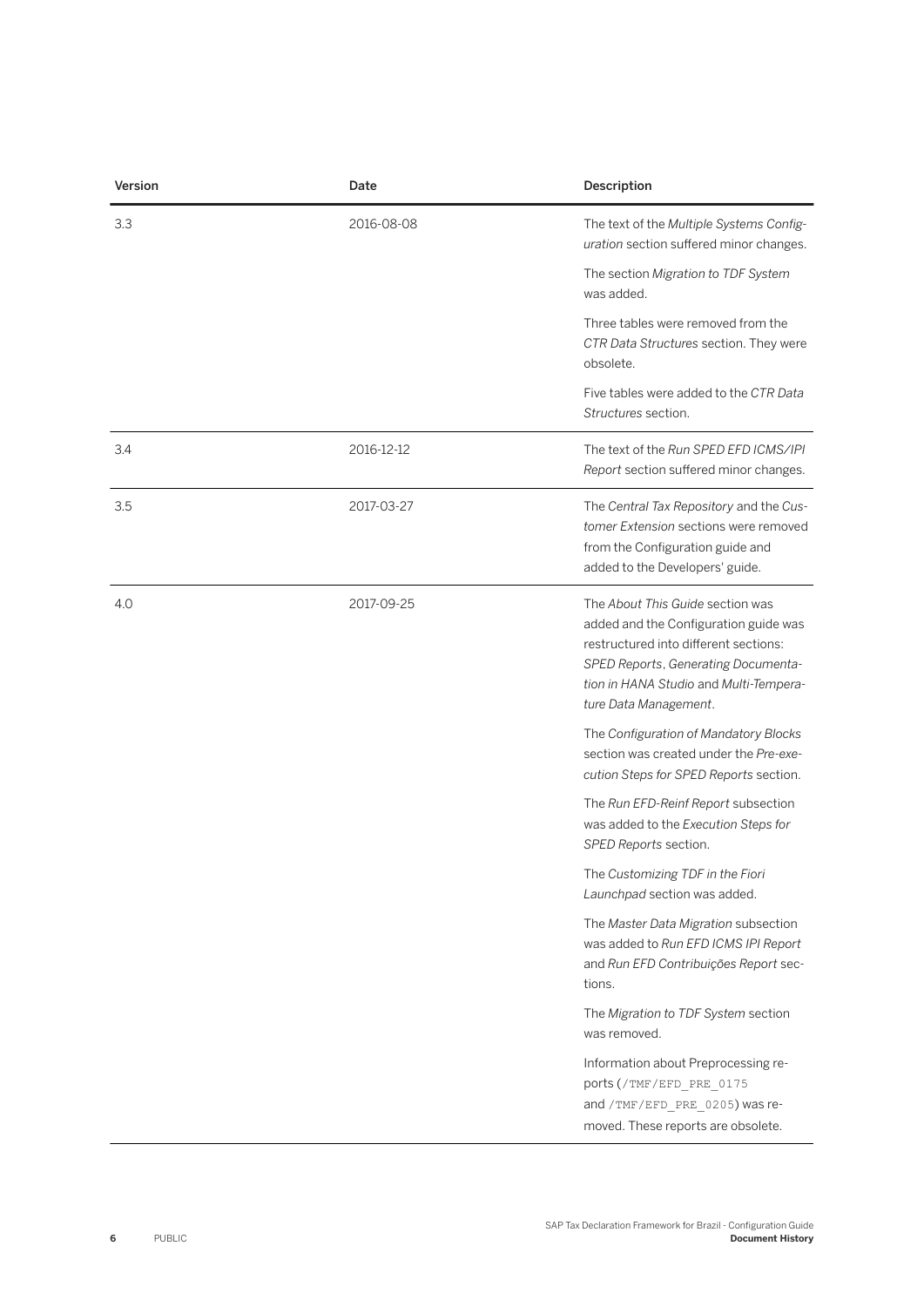| Version | Date       | Description                                                                                                                                                                                                                                                                                                                                                       |
|---------|------------|-------------------------------------------------------------------------------------------------------------------------------------------------------------------------------------------------------------------------------------------------------------------------------------------------------------------------------------------------------------------|
| 4.1     | 2018-03-12 | Three new steps were added to the Run<br>EFD-Reinf Report subsection.                                                                                                                                                                                                                                                                                             |
|         |            | The Messaging Framework section and<br>the following subsections were added:<br>Roles and Authorizations for TDF Mes-<br>saging Framework, Communicating with<br>Government Webservices, Import Digi-<br>tal Certificate to Event's Signature, Con-<br>figure SOAMANAGER for Government<br>Communication and Create Logical Port<br>for Government Communication. |
| 4.2     | 2019-09-30 | The Create Logical Port for Government<br>Communication section was updated.                                                                                                                                                                                                                                                                                      |
| 4.4     | 2020-09-15 | The Communicating with Government<br>Webservices section and the Configure<br>SAP PI for Government Communication<br>topic were updated with e-Financeira<br>information.                                                                                                                                                                                         |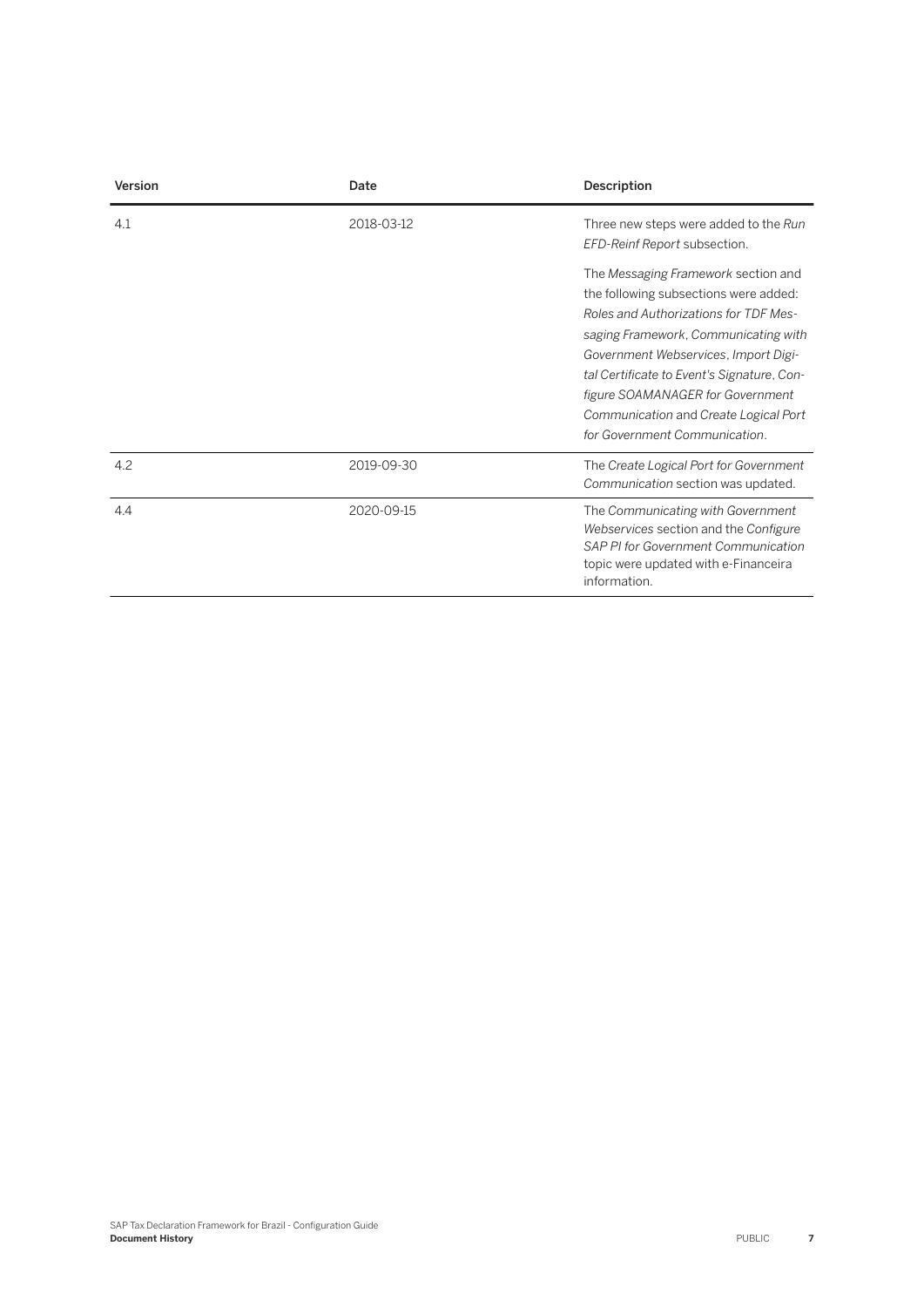## <span id="page-7-0"></span>**2 About This Guide**

This guide is the central source of configuration information for SAP Tax Declaration Framework for Brazil 1.0.

You find information about the pre-execution and execution steps for SPED reports, authorizations and settings for Messaging Framework communication with the government webservices, Multi-Temperature Data Management, how to generate documentation in HANA studio and how to customize TDF in the Fiori Launchpad.

**8** PUBLIC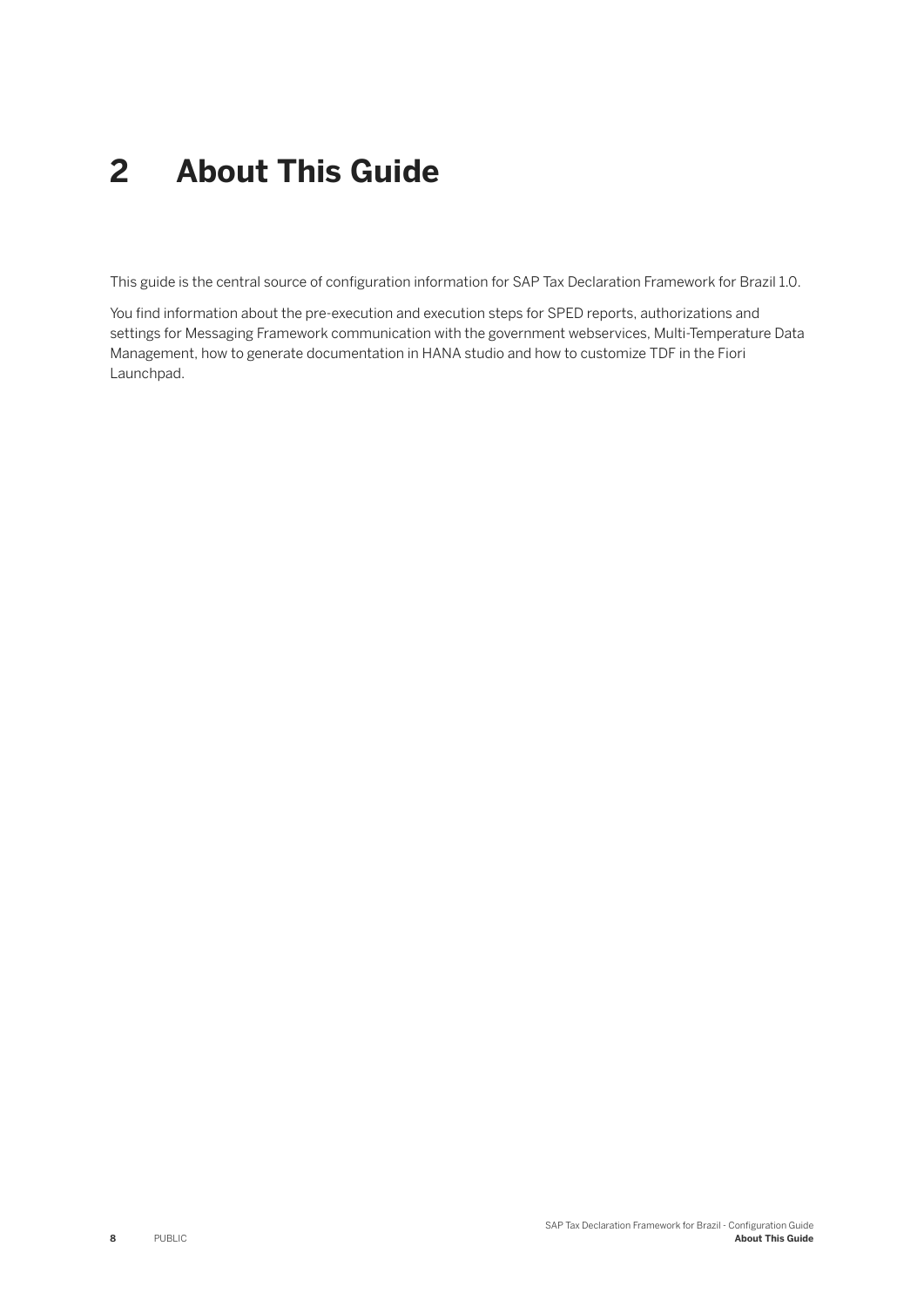## <span id="page-8-0"></span>**3 SPED Reports**

Contains the steps you must follow before executing and the steps to execute the SPED reports.

### **3.1 Pre-execution Steps for SPED Reports**

### **3.1.1 Roles and Authorizations for SAP TDF**

For information about the TDF roles and the authorizations objects, see the documentation below.

#### **TDF Roles**

For more information, see SAP Library for TDF on SAP Help Portal at [http://help.sap.com/tdf\\_br](http://help.sap.com/disclaimer?site=http%3A%2F%2Fhelp.sap.com%2Ftdf_br)ear *Application Help English TDF Roles* .

#### **Authorization Objects**

For more information, see SAP Library for TDF on SAP Help Portal at [http://help.sap.com/tdf\\_br](http://help.sap.com/disclaimer?site=http%3A%2F%2Fhelp.sap.com%2Ftdf_br) *Application Help English Authorization Checks for SAP TDF* .

## **3.1.2 Multiple Systems Configuration**

#### **Use**

When there is data coming to TDF from different systems, it is necessary to configure the /TMF/D\_SYS\_INF table.

You must maintain this table for each company code, business place, and client replicated via SAP Landscape Transformation (SLT).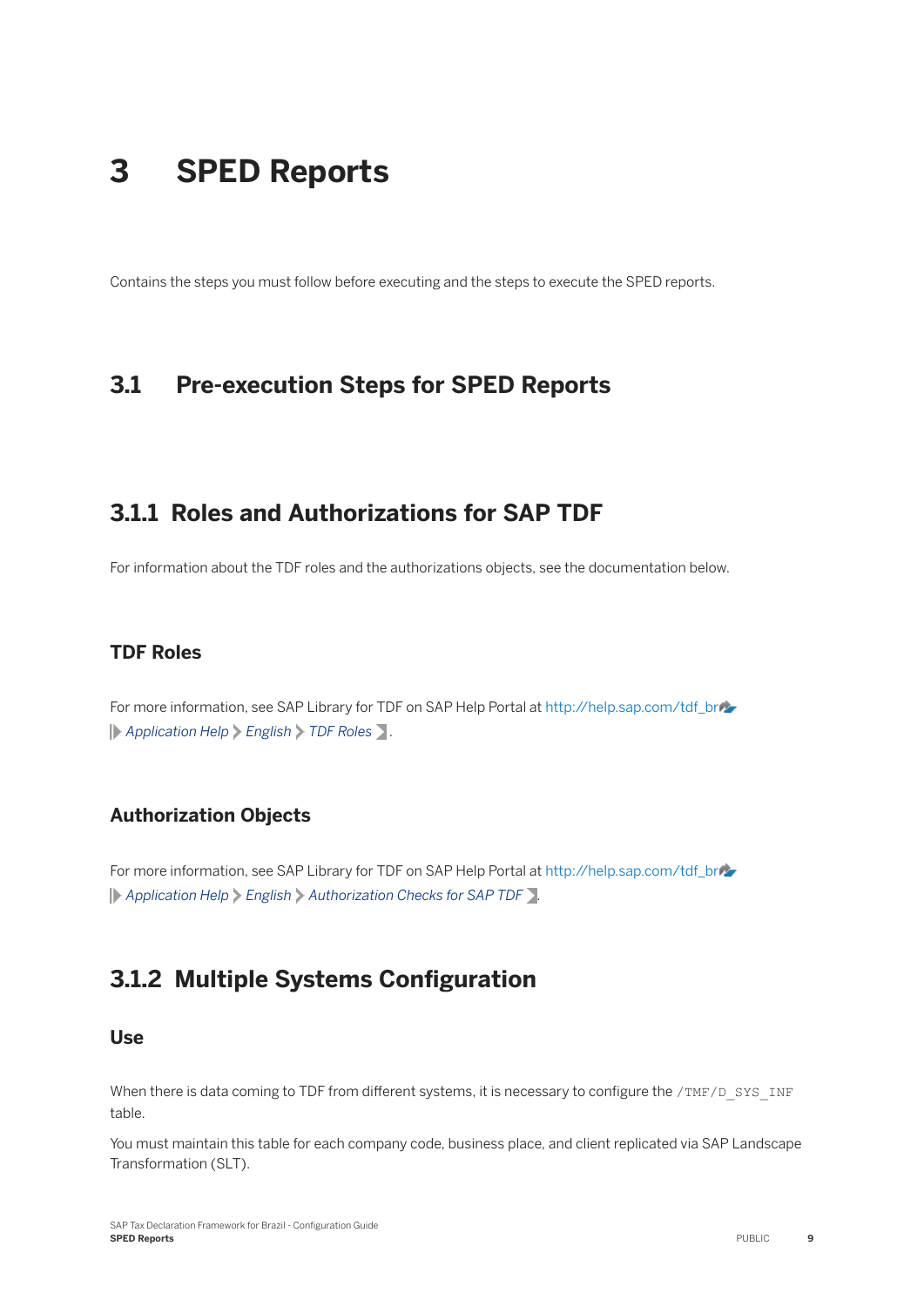<span id="page-9-0"></span>In this table you must consider the following information:

- The destination (created in SM59 transaction) that will be used in the communication between TDF and ERP (in case of correction services, for example).
- The company code and the business place are configured in ERP, according to its respective TDF client value.

#### <sup>•</sup>• Example

Considering that the CC01 company code and the 0001 business place are part of the 105 client in ERP. The TDF Multiple Systems Configuration must be configured as CC01 in the *Company Code* field, 0001 in the *Business Place* field and 105 as the *TDF client*.

Besides, this customizing table also has a field to indicate if the system is an SAP system or not, but it is only for information (with no influence in the system's behavior).

If there is data from different systems that have the same client (for example, System 1, client 200; and System 2, client 200), the SLT replicates the data with different client codes on the TDF side, using an N:1 replication. For example, the data from System 2 can be changed from client 200 to client 300. In those cases, you have to take the following actions:

- Map this change on the /TMF/D SYS INF table.
- Make an entry with *Orig. Sys Client* as 200 and *TDF client* as 300, based on the example above, for each company code and business place replicated.

By doing this, the *Client* field works as a map of the source system.

#### i Note

The master data and cross-client data must be unique between both systems. For example, a material with code MAT1 in System 1 must be the same MAT1 in System 2.

You can only use *Tax Declaration Framework* in one productive client. For example, if you install *TDF* in system XXX, client 100, you cannot create a client 101 because the *TDF* data is cross-client and there is no client isolation implemented in the *TDF* HANA views.

#### **More Information**

For more information, see the Installation Guide for Trigger-Based Data Replication Using SAP LT Replication Server for SAP HANA on SAP Help Portal at [http://help.sap.com](http://help.sap.com/disclaimer?site=http%3A%2F%2Fhelp.sap.com) *SAP In-Memory Computing SAP HANA Platform Installation and Upgrade Information* .

### **3.1.3 Define Logical Path**

When you run the SPED reports, you can choose to run it in the official mode or in the draft mode. If you choose to run it in the official mode, the generated file is saved in the Tax Obligation Monitor (TOM) tables. If you choose to run it in the draft mode, the generated file is saved in the application server, in .txt format.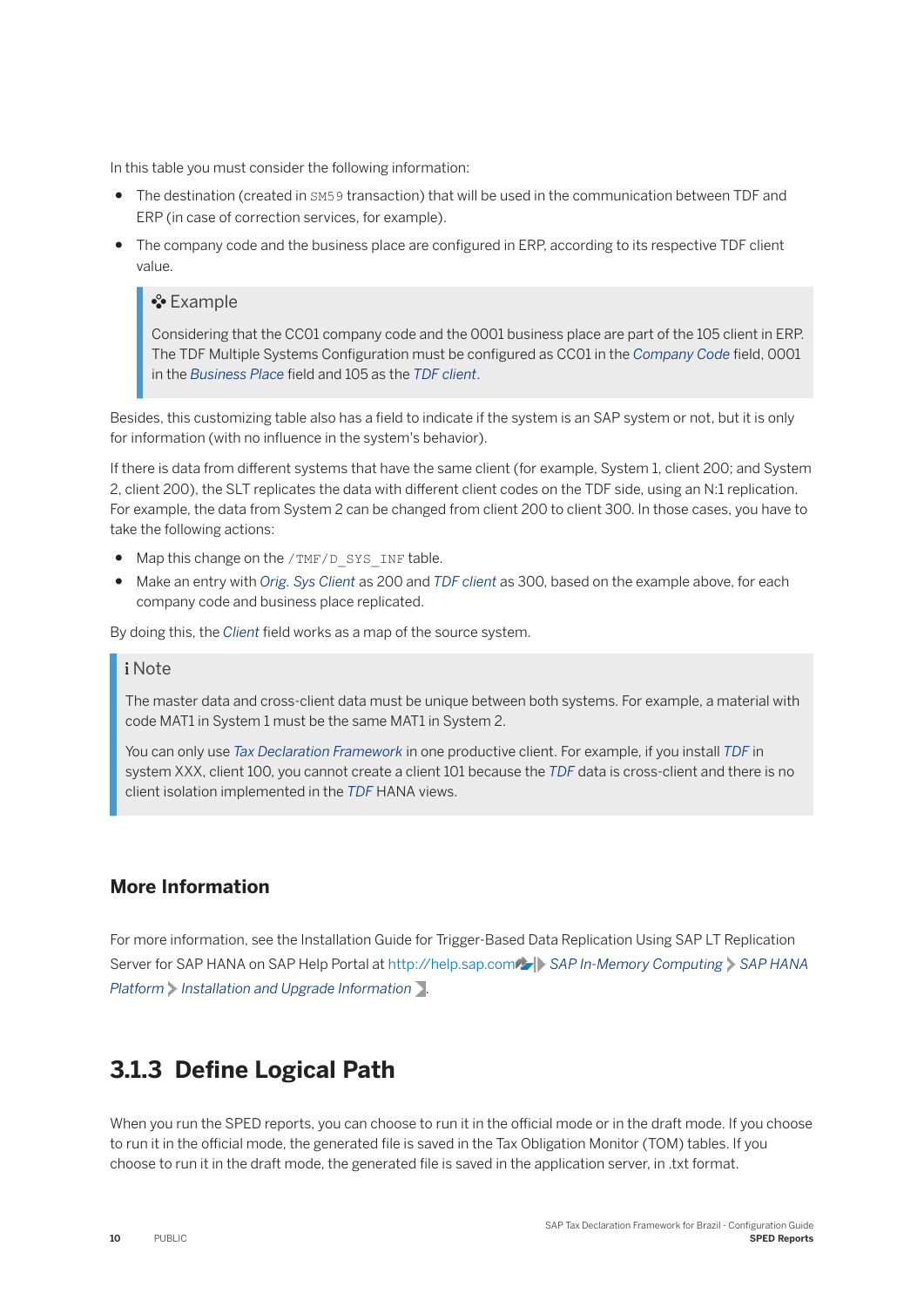<span id="page-10-0"></span>To save files generated during draft mode executions in the application server, you define a logical path.

To define a logical path, follow the steps below:

- 1. Execute the FILE transaction.
- 2. Mark an existing file name, or choose *New Entries* to enter a path name. The name should reflect its function.
- 3. Under *Logical File Path DeʥnLtLon*, choose *Assignment of Physical Paths to Logical Path*.

#### i Note

When assigning path names, the symbol <FILENAME> must appear at the end. This symbol is replaced at runtime by the physical file (or path) name.

- 4. In the *Physical path* field, assign a physical path to the logical path.
- 5. Choose *Logical File Name Definition* to define a name to your logical file. Enter the logical path you have created as the logical file name.
- 6. Save your entries.

After creating the logical destination, you enter this information in the /TMF/D\_TOM\_JOB\_S table. For more information, see Customizing for *Accounting* under *Tax Declaration Framework for Brazil Reporting Define Parameters for SPED Jobs Execution*.

## **3.1.4 Configuration of Mandatory Blocks**

For mandatory blocks, such as Block 0, the Delivery Class for the development is C: customer table - you must maintain the data manually. In this section, you find more information about how to configure the mandatory blocks.

#### **Delivery Class**

The *C* delivery class is the development class that affects the SPED mandatory blocks. The data from customer tables are only maintained by the customers.

To maintain the table data, TDF recommends you to get the information from *mandt 000* for *client 000*.

#### **Tables with data from mandt 000**

Find below the tables with data from *mandt 000*:

| Customizing                           | <b>View</b>     |
|---------------------------------------|-----------------|
| Maintain Master Data of Legal Reports | /TMF/D REP FISC |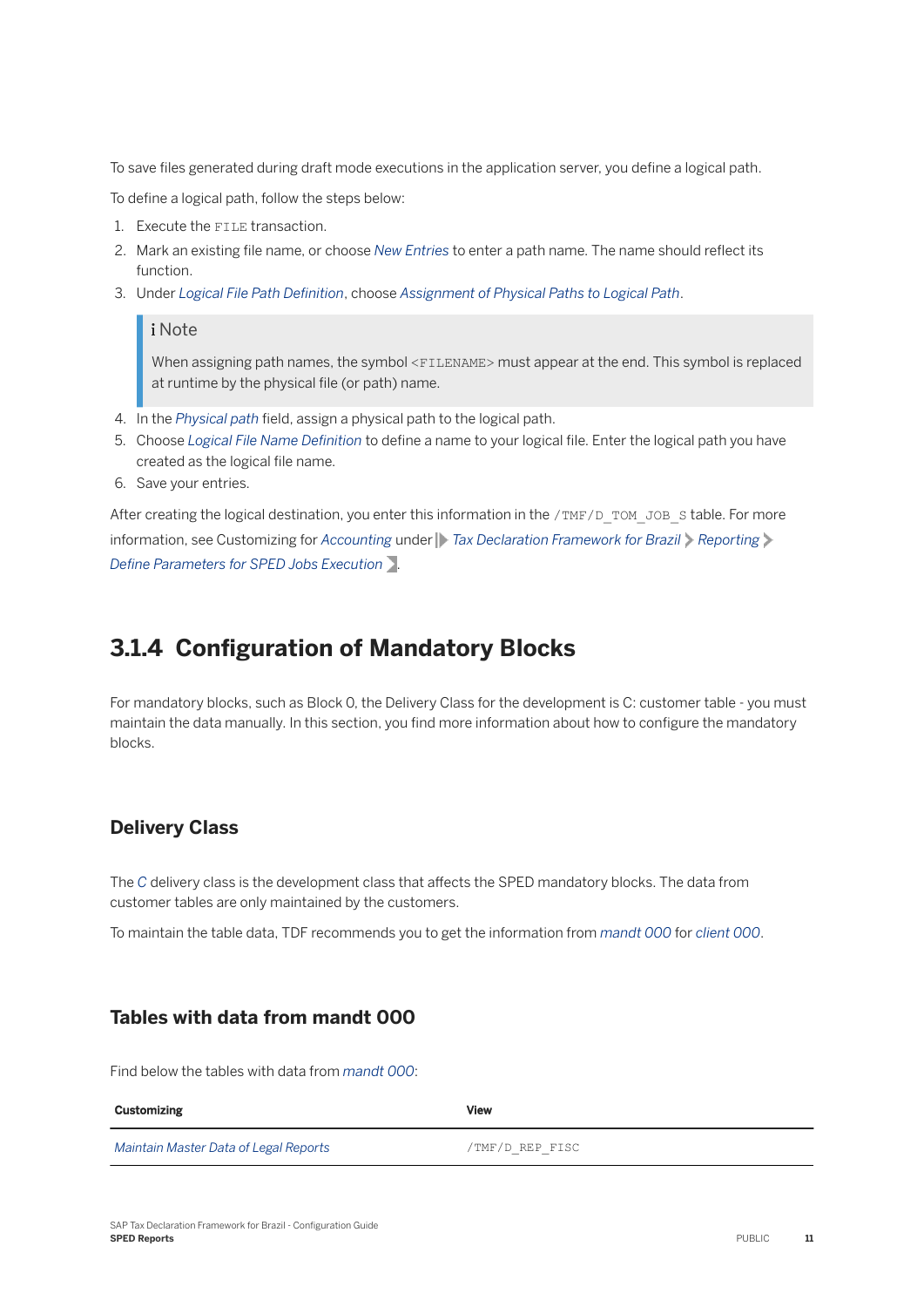<span id="page-11-0"></span>

| <b>Customizing</b>                            | <b>View</b>      |
|-----------------------------------------------|------------------|
| Maintain General Information for SPED Reports | /TMF/D REP CUST  |
| <b>Maintain Legal Reports and Versions</b>    | /TMF/D REP VERS  |
| Map SPED Register to Profile                  | /TMF/RD TABFRBEX |
| Map View Version to Legal Report Version      | /TMF/D REG PROFI |
| Define Parameters for SPED Jobs Execution     | /TMF/D VIEW VERS |
| Define Auditor Data                           | /TMF/D AUDITOR   |

### **3.2 Execution Steps for SPED Reports**

## **3.2.1 Run EFD ICMS IPI Report**

To run the EFD ICMS IPI report, you execute the actions below:

#### **ERP System**

- 1. Activate the LOG TMF INT 1 business function using theSFW5 transaction.
- 2. Run the ITMF\_REPDAT\_FILL report . For more information, see [Reports for Additional Functions \[page 20\].](#page-19-0)

#### Master Data Migration

When you start using TDF system, you have to report the changes that you have made in the material descriptions and partner information in the EFD ICMS IPI report.

To get master data information related to the 0205 and 0175 registers from EFD ICMS IPI report, you must execute the TDF: Rectification Migration Report (ITMF\_RECT\_MIGRATION).

This report gets information from the Master Data History for TDF (ITMF D\_MD\_HIST) table, which replaces the Change document header (CDHDR) and Change document items (CDPOS) tables from ERP.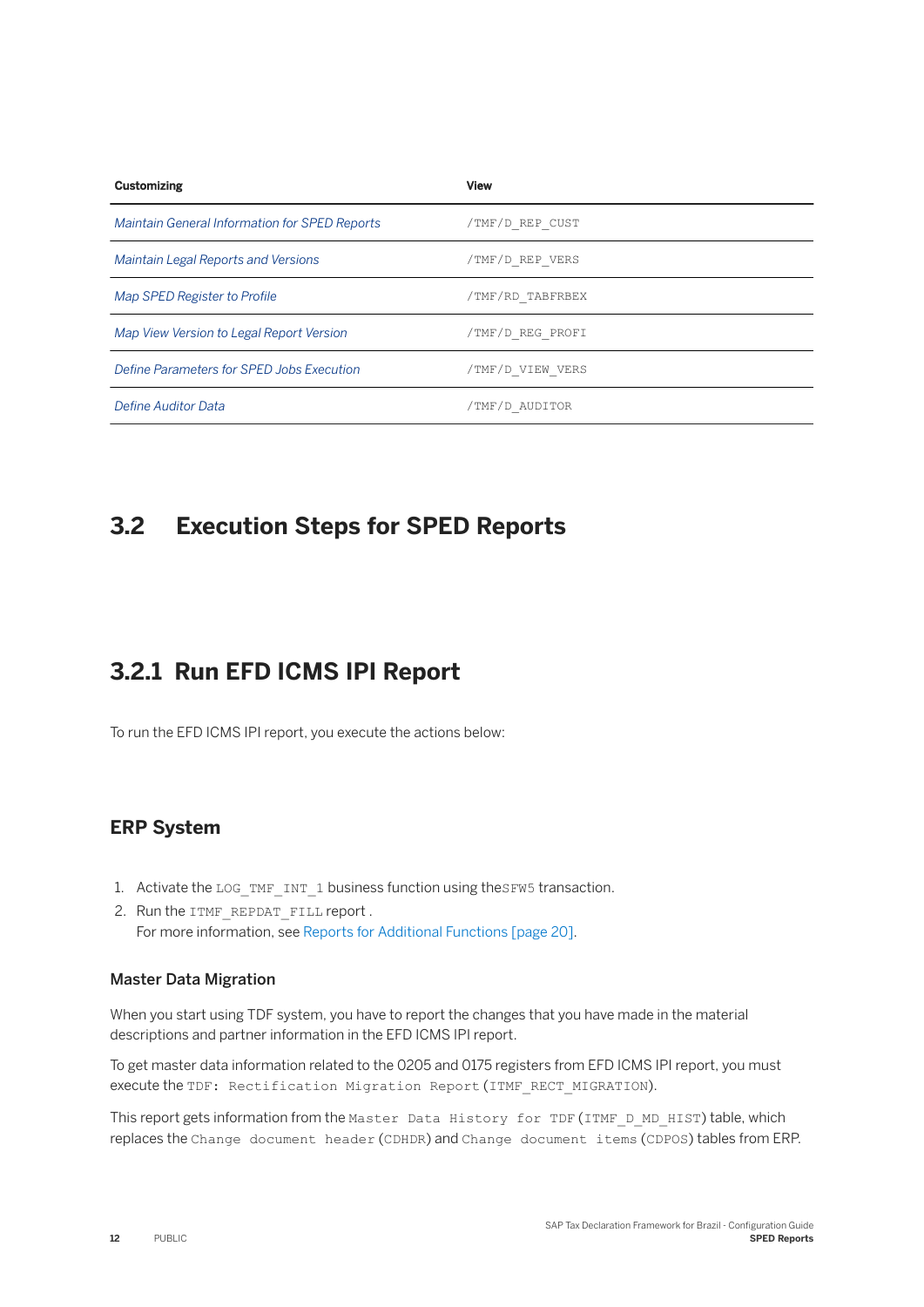#### **TDF System**

- 1. Perform the system configurations described in Multiple Systems Configuration [page 9].
- 2. Assign SAP System Aliases to OData Service as described in the Administrators' Guide at [http://](http://help.sap.com/disclaimer?site=http%3A%2F%2Fhelp.sap.com%2Ftdf_br) [help.sap.com/tdf\\_br](http://help.sap.com/disclaimer?site=http%3A%2F%2Fhelp.sap.com%2Ftdf_br) , under **SAP Tax Declaration Framework for Brazil** Additional Information *Administrator's Guide* .
- 3. Configure the Organizational Structure. For more information, see the Application Help documentation at [http://help.sap.com/tdf\\_br](http://help.sap.com/disclaimer?site=http%3A%2F%2Fhelp.sap.com%2Ftdf_br) , under *SAP Tax Declaration Framework for Brazil Application Help Declaration Services Maintain Organizational Structures* .
- 4. Configure the fiscal period. For more information, see the Application Help documentation at [http://help.sap.com/tdf\\_br](http://help.sap.com/disclaimer?site=http%3A%2F%2Fhelp.sap.com%2Ftdf_br) , under *SAP Tax Declaration Framework for Brazil Application Help Declaration Services Fiscal Period Maintenance* .
- 5. Populate SPED-related tables. For more information, see the *CTR Extensions* documentation at [http://help.sap.com/tdf\\_br](http://help.sap.com/disclaimer?site=http%3A%2F%2Fhelp.sap.com%2Ftdf_br) , under *SAP Tax Declaration Framework for Brazil Developer's Guide CTR Extensions* .
- 6. Define the logical path. For more information, see [Define Logical Path \[page 10\].](#page-9-0)
- 7. Assign all the authorizations. For more information, see the Application Help documentation at [http://help.sap.com/tdf\\_br](http://help.sap.com/disclaimer?site=http%3A%2F%2Fhelp.sap.com%2Ftdf_br)  $\blacktriangleright$ , under *SAP Tax Declaration Framework for Brazil Application Help Authorization Checks for SAP TDF* .
- 8. Deactivate the /UI5/UI5\_INFRA\_APP/REP\_DT\_PUT virus scan profile, so that you are able to upload files to Tax Obligation Monitor in UI5. For more information, see Customizing for *SAP NetWeaver* under *Gateway OData Channel*

*Administration General Settings Define Virus Scan Profiles* .

- 9. Execute the SPED EFD report using the transaction code /TMF/EFD. For more information, see the Application Help documentation at [http://help.sap.com/tdf\\_br](http://help.sap.com/disclaimer?site=http%3A%2F%2Fhelp.sap.com%2Ftdf_br) , under *SAP Tax Declaration Framework for Brazil Application Help Reporting EFD ICMS IPI - Background Information* .
- 10. Check in the Tax Obligation Monitor if the entry for the SPED EFD run was generated. For more information, see the Application Help documentation at [http://help.sap.com/tdf\\_br](http://help.sap.com/disclaimer?site=http%3A%2F%2Fhelp.sap.com%2Ftdf_br) , under *SAP Tax Declaration Framework for Brazil 1.0 Application Help Declaration Services Tax Obligation Monitor* .

### **Optional Activities in TDF System**

- Create exclusion profiles to exclude SPED registers from EFD report execution. You create these profiles in Customizing for *Accounting* under *Tax Declaration Framework for Brazil Reporting*  $\triangleright$  *SPED EFD*  $\triangleright$  *Create Exclusion Profile*  $\triangleright$ .
- Specify which registers the system excludes from EFD report execution, according to the exclusion profile. You specify these registers in Customizing for *Accounting* under **T** Tax Declaration Framework for Brazil *Reporting SPED EFD Specify Exclusion Profile Registers* .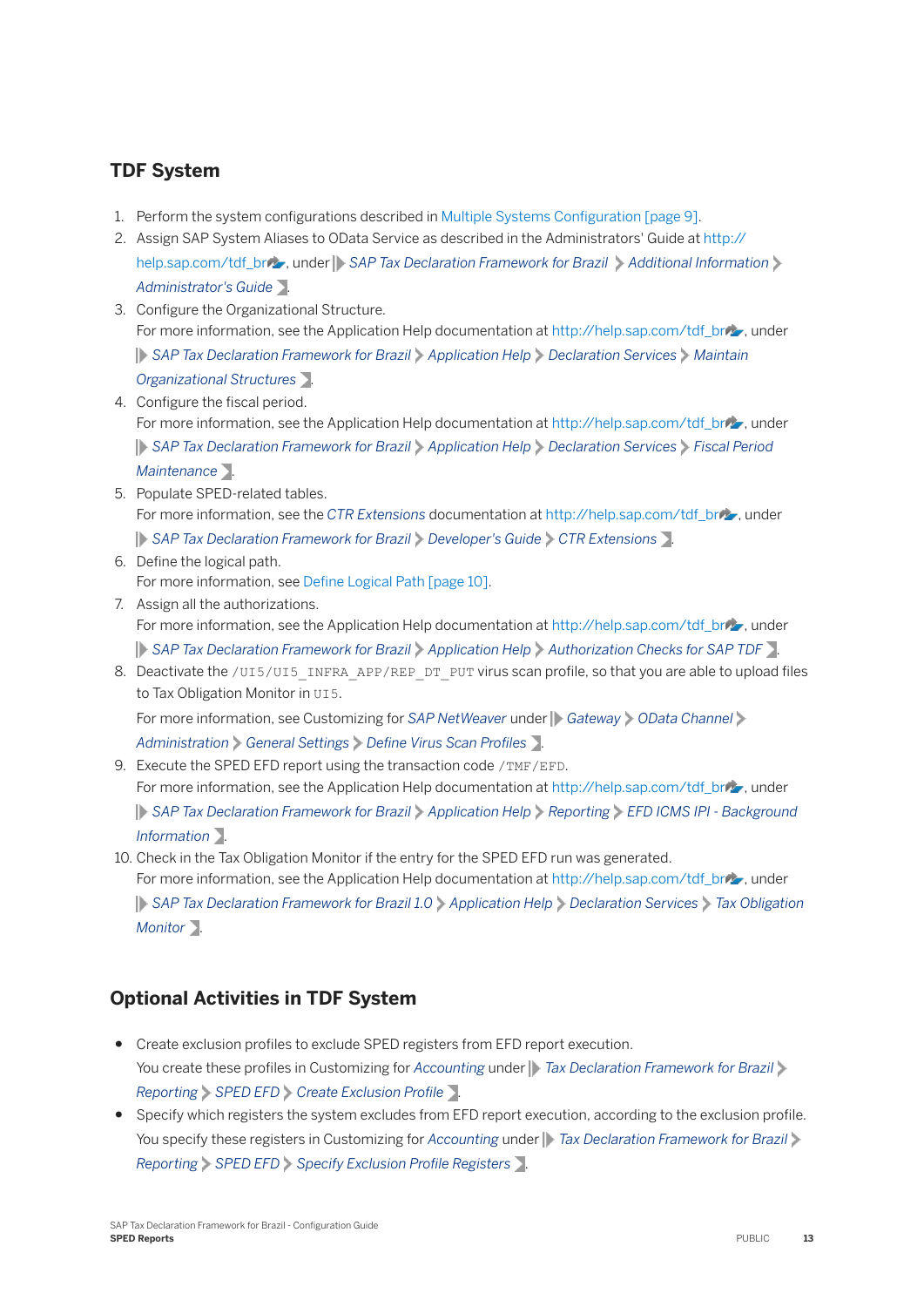- <span id="page-13-0"></span>● Define observation codes for SPED EFD report. You define observation codes in Customizing for *Accounting* under **T**ax Declaration Framework for Brazil **Reporting** *EFD ICMS IPI Define Observation Code*
- Map the observation codes to fiscal documents of SPED EFD report. You map observation codes in Customizing for *Accounting* under *Tax Declaration Framework for Brazil Reporting EFD ICMS IPI Map Observation Code to Fiscal Document* .
- Define additional information codes for SPED EFD report. You define these information codes in Customizing for *Accounting* under *Tax Declaration Framework for*  **Brazil**  $\triangleright$  *Reporting*  $\triangleright$  *EFD ICMS IPI*  $\triangleright$  *Define Additional Information Code*  $\triangleright$ .
- Define the item types and the debit or credit G/L account of the SPED report. You define item types and G/L accounts in Customizing for *Accounting* under **T** Tax Declaration Framework *for Brazil*  $\triangleright$  *Reporting*  $\triangleright$  *EFD ICMS IPI*  $\triangleright$  *Define Types of Products and Services for EFD*  $\triangleright$ .

## **3.2.2 Run EFD Contribuições Report**

To run the EFD Contribuições report, you execute the actions below:

#### **ERP System**

- 1. Activate the LOG TMF INT 1 business function using the SFW5 transaction.
- 2. Run the ITMF\_REPDAT\_FILL report. For more information, see [Reports for Additional Functions \[page](#page-19-0) [20\]](#page-19-0).
- 3. Define the relevant CFOP for the EFD Contribuições in Customizing for *Financial Accounting (New)* under *General Ledger Accounting (New) Periodic Processing Report Statutory Reporting: Brazil SPED Reporting EFD Contributions Maintain CFOP for EFD-Contributions* (view J\_1BPIS\_V\_CFOP).

#### i Note

If you have more than one company code, you must define the CFOP that is relevant for the EFD Contribuições by company code. You do that in Customizing for *Financial Accounting (New)* under *General Ledger Accounting (New) Periodic Processing Report Statutory Reporting: Brazil SPED Reporting EFD Contributions Maintain CFOP by Company Code for EFD-Contributions* (view J 1BPIS V CFOP2).

- 4. Define relevance of credit for COFINS in Customizing for *Cross-Application Components* under *General Application Functions Tax Declaration Framework (Brazil) SPED EFD-Contribuições Deʥne Credit Relevance for COFINS* (view ITMF COF RELEV V).
- 5. Define relevance of credit for PIS in Customizing for *Cross-Application Components* under *General Application Functions Tax Declaration Framework (Brazil) SPED EFD-Contribuições* > Define Credit *Relevance for PIS* (view ITMF\_PIS\_RELEV\_V).
- 6. Run the *Automatic Determination for SPED EFD-Contribuições* report (transaction ITMF\_CONTRIB\_DET) to update SPED Contribuições fields, according to customized rules or BAdI implementation.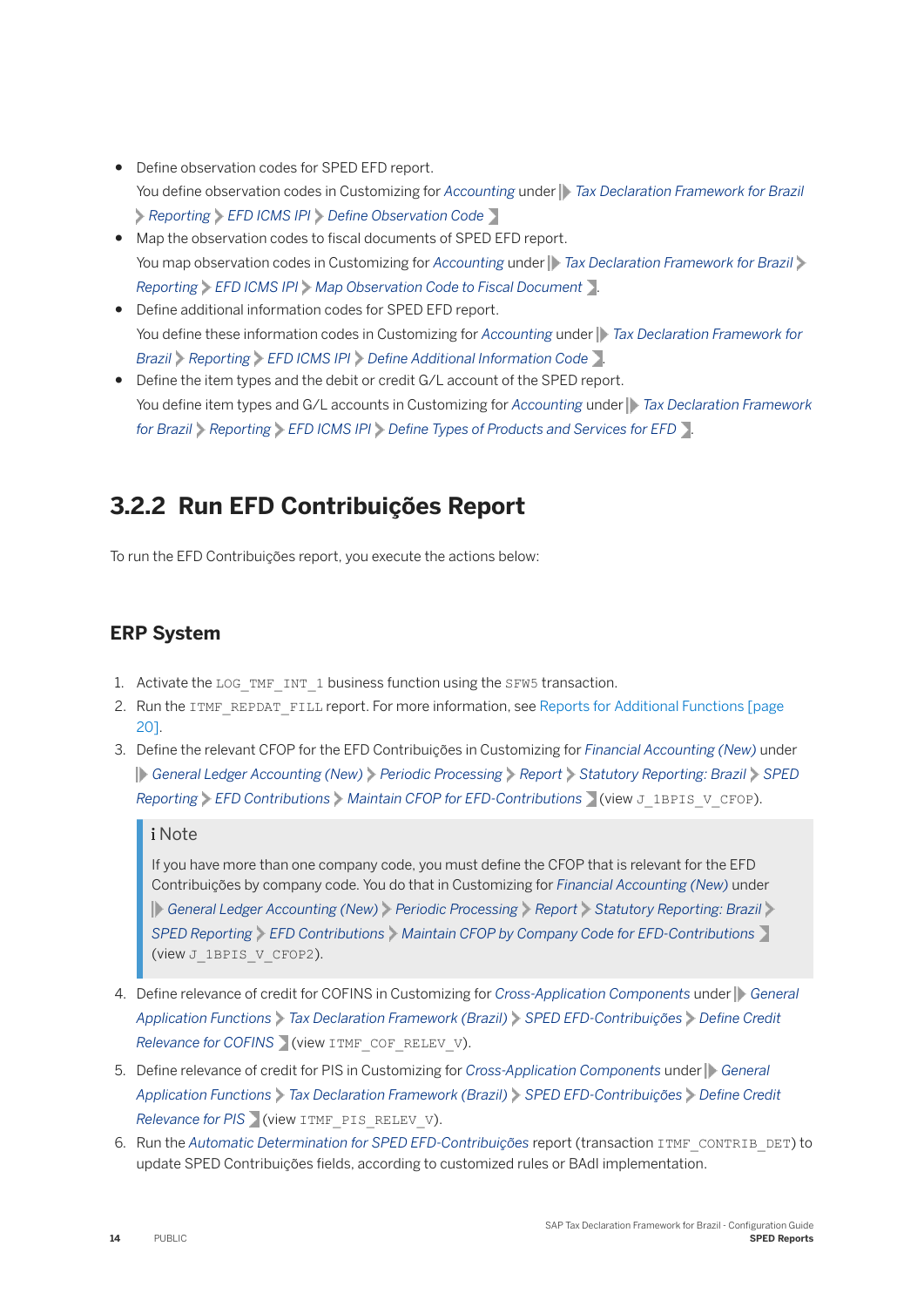#### Master Data Migration

When you start using TDF system, you have to report the changes that you have made in the material descriptions and partner information in the EFD Contribuições report.

To get master data information related to the 0205 register from EFD Contribuições report, you must execute the TDF: Rectification Migration Report (ITMF\_RECT\_MIGRATION).

This report gets information from the Master Data History for TDF (ITMF D\_MD\_HIST) table, which replaces the Change document header (CDHDR) and Change document items (CDPOS) tables from ERP.

#### **Optional Activities in ERP System**

● If the standard rules defined in the *Automatic Determination for SPED EFD-Contribuições* report do not fulfill your business requirements, you can implement the *Determine NF Fields* (BADI ITMF NF FIELDS DET) BAdI to determine new nota fiscal fields relevant to SPED EFD-Contribuições.

You find this BAdI in Customizing for *Cross-Application Components* under **General Application Functions** *Tax Declaration Framework (Brazil) SPED EFD-Contribuições Business Add-Ins (BAdIs) Determine NF Fields* .

#### **TDF System**

- 1. Perform the system configurations described in Multiple Systems Configuration [page 9].
- 2. Assign SAP System Aliases to OData Service as described in the Administrators' Guide at [http://](http://help.sap.com/disclaimer?site=http%3A%2F%2Fhelp.sap.com%2Ftdf_br) [help.sap.com/tdf\\_br](http://help.sap.com/disclaimer?site=http%3A%2F%2Fhelp.sap.com%2Ftdf_br)  $\rightarrow$  under **SAP Tax Declaration Framework for Brazil 1.0** > System Administration *and Maintenance Information English Administrators' Guide* .
- 3. Configure the Organizational Structure. For more information, see the Application Help documentation at [http://help.sap.com/tdf\\_br](http://help.sap.com/disclaimer?site=http%3A%2F%2Fhelp.sap.com%2Ftdf_br) , under *SAP Tax Declaration Framework for Brazil 1.0 Application Help English Declaration Services Maintain Organizational Structures* .
- 4. Configure the fiscal period. For more information, see the Application Help documentation at [http://help.sap.com/tdf\\_br](http://help.sap.com/disclaimer?site=http%3A%2F%2Fhelp.sap.com%2Ftdf_br) , under *SAP Tax Declaration Framework for Brazil 1.0 Application Help Declaration Services Fiscal Period Maintenance* .
- 5. Populate SPED-related tables. For more information, see the *CTR Extensions* documentation at [http://help.sap.com/tdf\\_br](http://help.sap.com/disclaimer?site=http%3A%2F%2Fhelp.sap.com%2Ftdf_br) , under *SAP Tax Declaration Framework for Brazil 1.0 Developer's Guide CTR Extensions* .
- 6. Define the logical path. For more information, see [Define Logical Path \[page 10\].](#page-9-0)
- 7. Assign all required authorizations. For more information, see the Application Help documentation at [http://help.sap.com/tdf\\_br](http://help.sap.com/disclaimer?site=http%3A%2F%2Fhelp.sap.com%2Ftdf_br) , under **SAP Tax Declaration Framework for Brazil 1.0** Application Help > Authorization Checks for SAP TDF .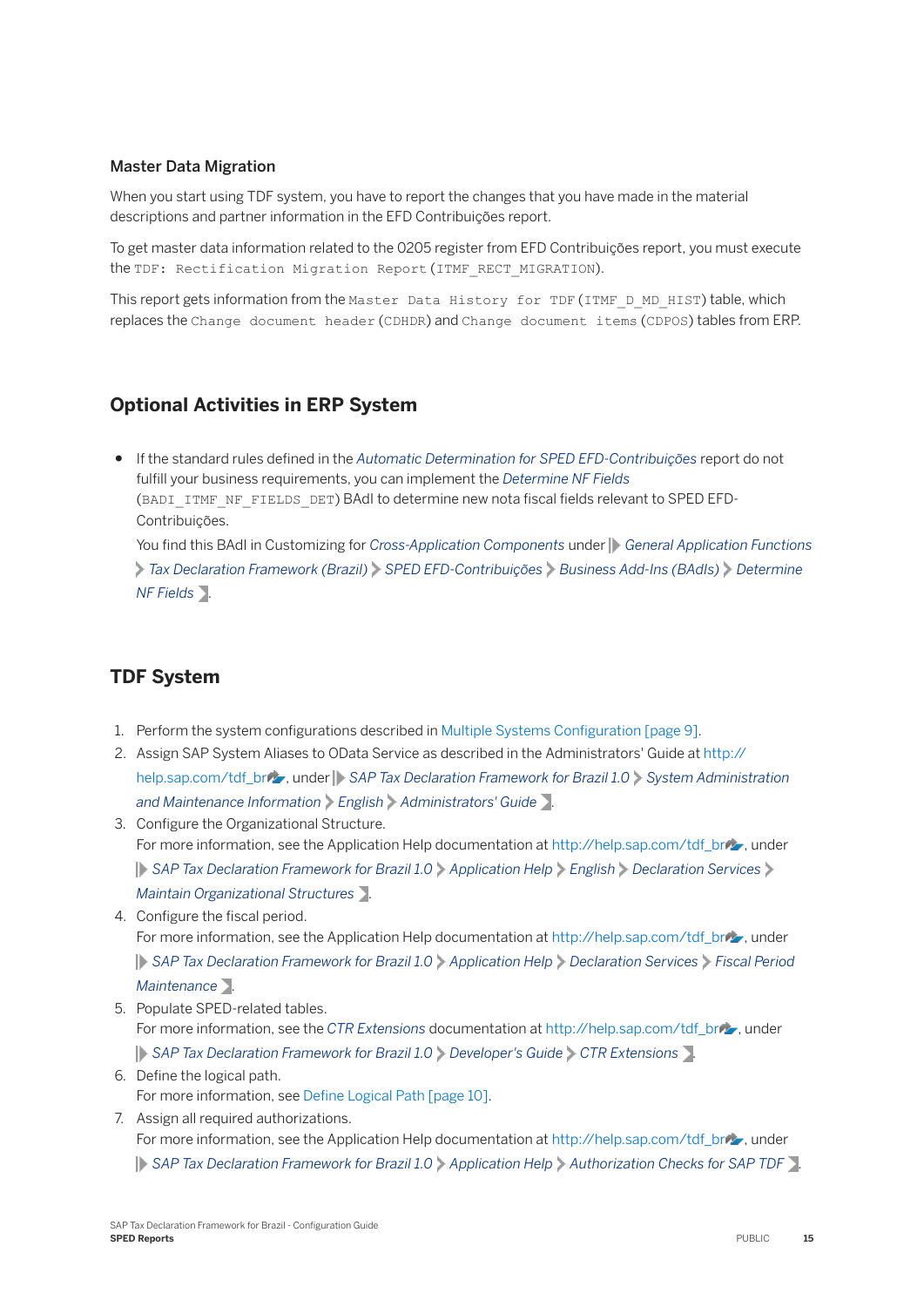<span id="page-15-0"></span>8. Deactivate the /UI5/UI5\_INFRA\_APP/REP\_DT\_PUT virus scan profile, so that you are able to upload files to Tax Obligation Monitor in UI5. For more information, see Customizing for *SAP NetWeaver* under *Gateway OData Channel*

*Administration General Settings Define Virus Scan Profiles* .

- 9. Execute the EFD Contribuições report (transaction/TMF/PCO) under **Accounting** *Tax Declaration Framework for Brazil Reporting Execute SPED EFD-Contribuições* . For more information, see the Application Help documentation at [http://help.sap.com/tdf\\_br](http://help.sap.com/disclaimer?site=http%3A%2F%2Fhelp.sap.com%2Ftdf_br) , under *SAP Tax Declaration Framework for Brazil 1.0 Application Help English Reporting Executing the EFD Contribuições Report* .
- 10. Check in the Tax Obligation Monitor if the entry for the EFD Contribuições run was generated. For more information, see the Application Help documentation at [http://help.sap.com/tdf\\_br](http://help.sap.com/disclaimer?site=http%3A%2F%2Fhelp.sap.com%2Ftdf_br) , under *SAP Tax Declaration Framework for Brazil 1.0 Application Help Declaration Services Tax Obligation Monitor* .

#### **Mandatory Activities in TDF System**

- Create exclusion profiles to exclude SPED registers from EFD report execution. You create these profiles in Customizing for Accounting under **T**ax Declaration Framework for Brazil *Reporting EFD ICMS IPI Create Exclusion Profile* .
- Specify which registers the system excludes from EFD report execution, according to the exclusion profile. You specify these registers in Customizing for Accounting under *Tax Declaration Framework for Brazil Reporting EFD ICMS IPI Specify Exclusion Profile Registers* **1.**
- Define additional information codes for SPED EFD report. You define these information codes in *Define Additional Information Code* under **Accounting** Tax *Declaration Framework for Brazil Reporting General Settings for SPED EFD* .
- Define the item types and the debit or credit G/L account of the SPED report. You define item types and G/L accounts in *Define Types of Products and Services for EFD* under *Accounting Tax Declaration Framework for Brazil Reporting General Settings for SPED EFD* .

## **3.2.3 Run EFD-Reinf Report**

This section explain the activities you need to execute before running the EFD-Reinf report.

#### **Context**

To run the EFD-Reinf report, you execute the actions below:

#### i Note

You must have activated the following Business Function: LOG\_TMF\_INT\_1\_1.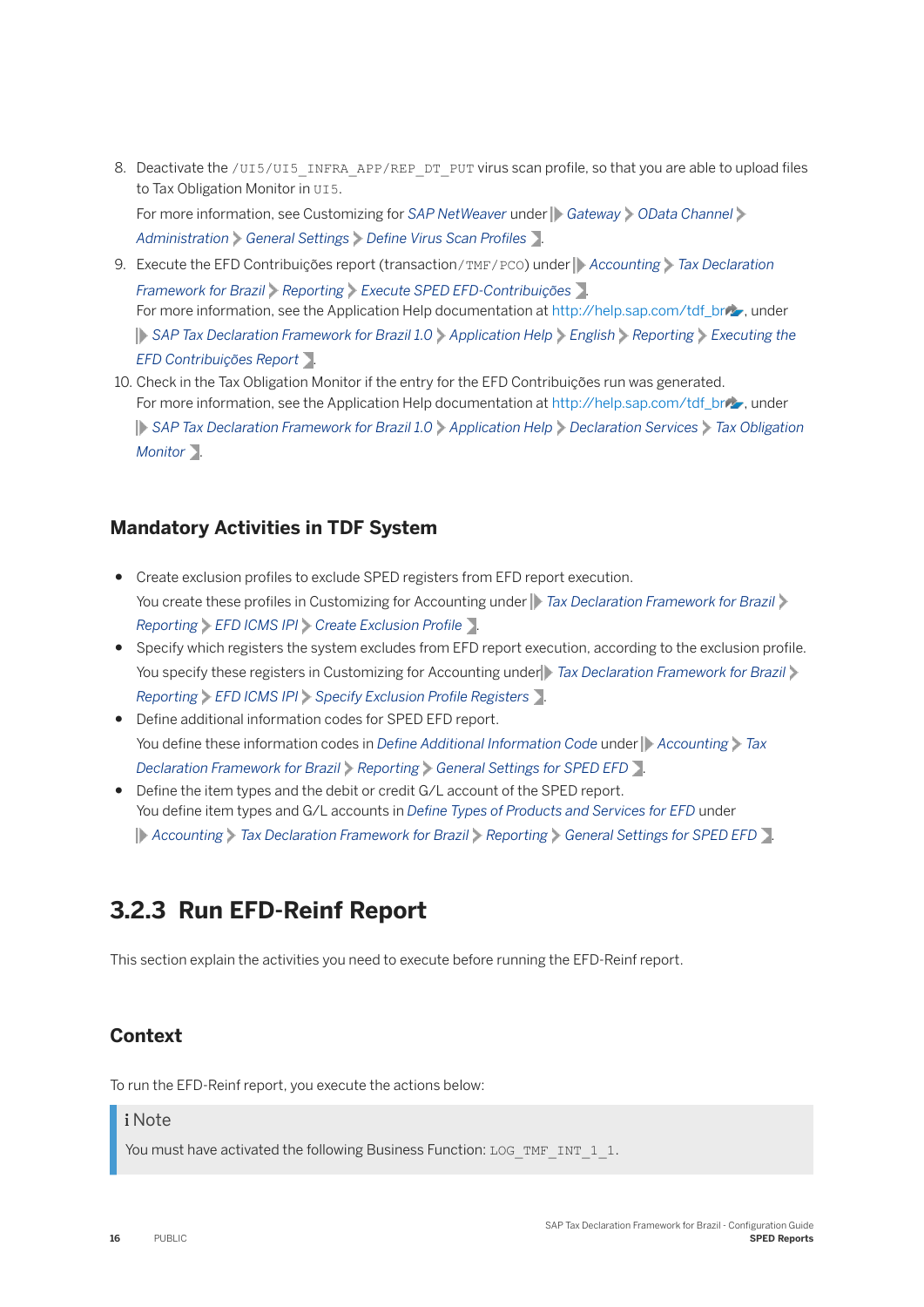## **TDF System**

#### **Procedure**

1. Configure the Organizational Structure.

For more information, see the Application Help documentation at [http://help.sap.com/tdf\\_br](http://help.sap.com/disclaimer?site=http%3A%2F%2Fhelp.sap.com%2Ftdf_br) , under *SAP Tax Declaration Framework for Brazil Application Help Declaration Services Maintain Organizational Structures* .

2. Configure the fiscal period.

For more information, see the Application Help documentation at [http://help.sap.com/tdf\\_br](http://help.sap.com/disclaimer?site=http%3A%2F%2Fhelp.sap.com%2Ftdf_br)/s, under *SAP Tax Declaration Framework for Brazil Application Help Declaration Services Fiscal Period Maintenance* .

3. Assign all the authorizations.

For more information, see the Application Help documentation at [http://help.sap.com/tdf\\_br](http://help.sap.com/disclaimer?site=http%3A%2F%2Fhelp.sap.com%2Ftdf_br) , under *SAP Tax Declaration Framework for Brazil Application Help Authorization Checks for SAP TDF* .

4. Execute the EFD-Reinf Preprocessing report using the transaction code /TMF/REINF\_PRE\_PROC.

For more information, see the Application Help documentation at [http://help.sap.com/tdf\\_br](http://help.sap.com/disclaimer?site=http%3A%2F%2Fhelp.sap.com%2Ftdf_br) , under *SAP Tax Declaration Framework for Brazil Application Help Reporting EFD-Reinf Preprocessing Report* .

5. Execute the Generate Taxpayer Information Events report using the transaction code /TMF/ REINF\_TABCONTR.

For more information, see the Application Help documentation at [http://help.sap.com/tdf\\_br](http://help.sap.com/disclaimer?site=http%3A%2F%2Fhelp.sap.com%2Ftdf_br)  $\rightarrow$ , under *SAP Tax Declaration Framework for Brazil Application Help Reporting Generate Taxpayer Information Events* .

6. If you have a lawsuit or administrative procedure, execute the Generate Administrative/Legal Proceedings Information Events report using the transaction code /TMF/REINF\_TABPROC. If not, skip this step and execute step 7.

For more information, see the Application Help documentation at [http://help.sap.com/tdf\\_br](http://help.sap.com/disclaimer?site=http%3A%2F%2Fhelp.sap.com%2Ftdf_br) , under *SAP Tax Declaration Framework for Brazil Application Help Reporting Generate Administrative/ Legal Proceedings Information Events* .

7. Execute the EFD-Reinf report using the transaction code /TMF/REINF.

For more information, see the Application Help documentation at [http://help.sap.com/tdf\\_br](http://help.sap.com/disclaimer?site=http%3A%2F%2Fhelp.sap.com%2Ftdf_br) , under *SAP Tax Declaration Framework for Brazil Application Help Reporting EFD-Reinf - Background Information* .

8. Check in the Messaging Framework if the entry for the EFD-Reinf run was generated.

For more information, see the Application Help documentation at [http://help.sap.com/tdf\\_br](http://help.sap.com/disclaimer?site=http%3A%2F%2Fhelp.sap.com%2Ftdf_br) , under *SAP Tax Declaration Framework for Brazil 1.0 Application Help Messaging Framework* .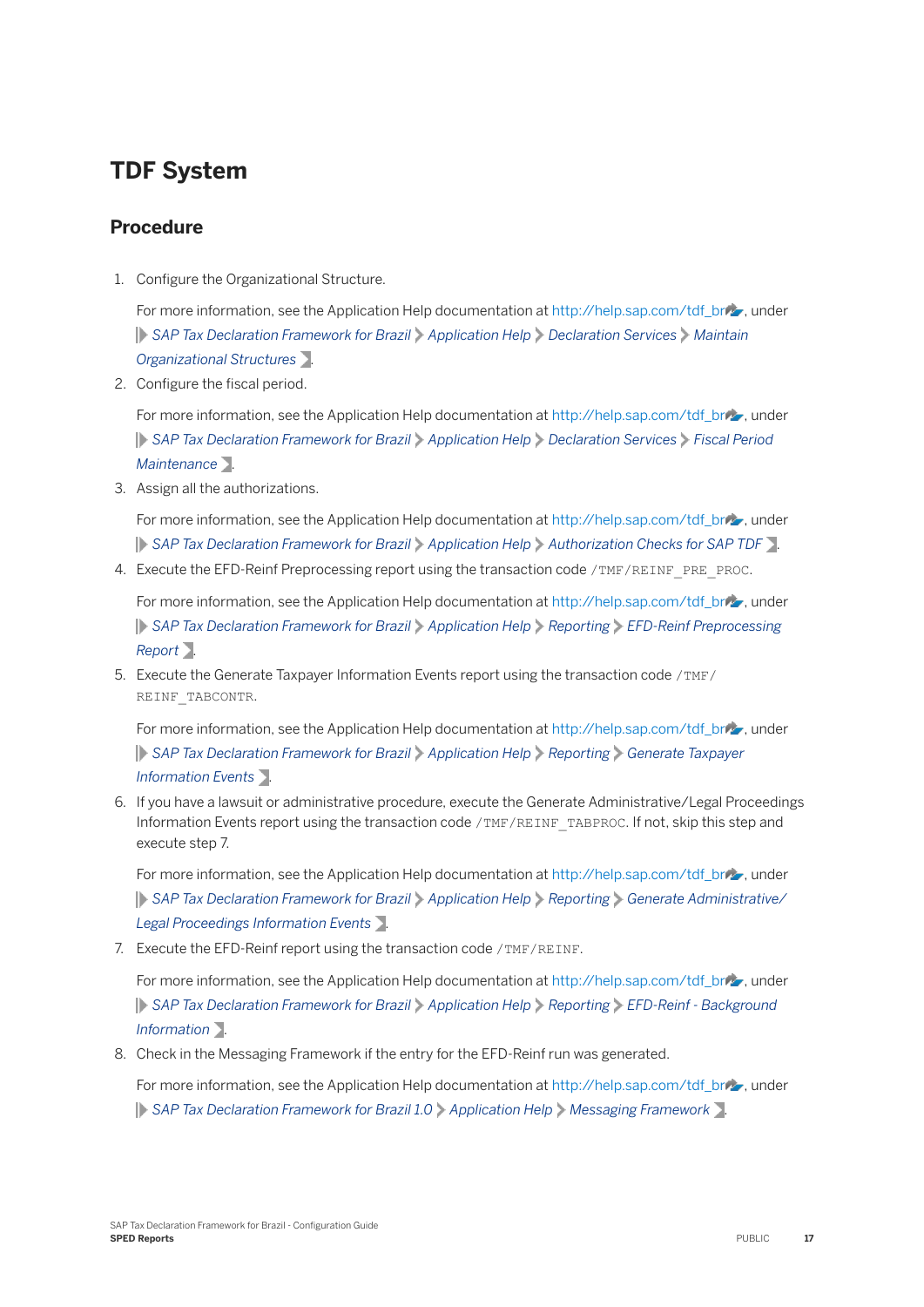## <span id="page-17-0"></span>**3.2.4 Run ECF Report**

To run the ECF report, you execute the actions below:

#### **ERP System**

- 1. Define the CNAE code in Customizing for *Cross-Application Components* under **General Application** *Functions > Nota fiscal > Fiscal Classification Data > Define CNAE 7.*
- 2. Define the legal nature of the company in Customizing for *Cross-Application Components* under *General Application Functions Mota fiscal Fiscal Classification Data Define Legal Nature* .
- 3. Update the CNAE and the legal nature information for all company's branches.

#### **TDF System**

#### i Note

If you have TDF SP04 installed, the steps four, five, and six below are not necessary.

- 1. Check the *Prework* checkbox for the TMFLOCBR software component in the SM30 transaction, SNHI\_DUP\_PREWORK view.
- 2. Assign SAP System Aliases to OData Service as described in the Administrators' Guide at [http://](http://help.sap.com/disclaimer?site=http%3A%2F%2Fhelp.sap.com%2Ftdf_br) [help.sap.com/tdf\\_br](http://help.sap.com/disclaimer?site=http%3A%2F%2Fhelp.sap.com%2Ftdf_br)  $\rightarrow$  , under **SAP Tax Declaration Framework for Brazil** > Additional Information *Administrator's Guide* .
- 3. Deactivate the /UI5/UI5\_INFRA\_APP/REP\_DT\_PUT virus scan profile, so that you are able to upload files to Tax Obligation Monitor in UI5.

For more information, see Customizing for *SAP NetWeaver* under *Gateway OData Channel Administration General Settings Define Virus Scan Profiles* .

- 4. Define the characteristics of the ECF report in Customizing for *Accounting* under *Tax Declaration Framework for Brazil Reporting Maintain Master Data of Legal Reports* .
- 5. Map the HANA view version to its corresponding SPED report layout version in Customizing for *Accounting*  under **Tax Declaration Framework for Brazil** Reporting Map View Version to Legal Report Version
- 6. Define what legal report version applies to the report you are submitting and what the validity date of this version is. You do this in Customizing for *Accounting* under *Tax Declaration Framework for Brazil Reporting Maintain Legal Reports and Versions* .
- 7. Define the search parameters to obtain fiscal data from external systems in Customizing for *Accounting* under **Tax Declaration Framework for Brazil** General Settings Maintain External Systems Mapping  $\sum$ .
- 8. Define how the system processes the ECF jobs in Customizing for *Accounting* under **F** Tax Declaration *Framework for Brazil*  $\triangleright$  *Reporting*  $\triangleright$  *Define Parameters for SPED Jobs Execution*  $\triangleright$ .
- 9. Execute the /TMF/INITIAL LOAD program to fill in the /TMF/D\_ESTABELEC, /TMF/D\_CNPJ, /TMF/ D\_CNPJ\_ROOT, and /TMF/D\_IE tables.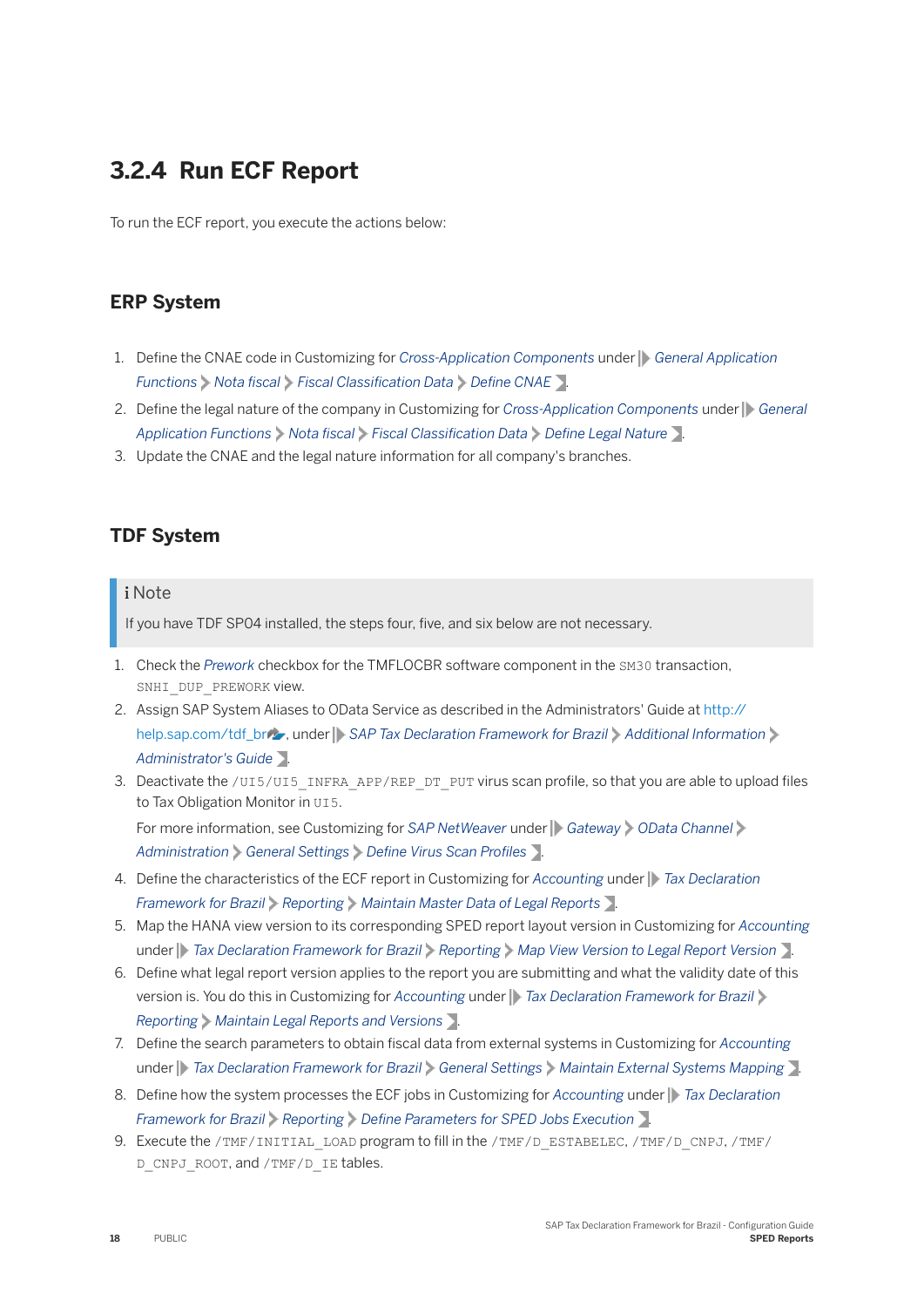- <span id="page-18-0"></span>10. Configure additional ECF data in the *SAP Easy Access* screen under **Accounting** *Tax Declaration Framework for Brazil Declaration Services Maintain Organizational Structures* .
- 11. Create an Excel file to fill in the ECF registers covered by this feature. You do that in the *SAP Easy Access* screen under **Accounting** *Tax Declaration Framework for Brazil Data Integration Generate File with SPED Registers Data* . For more information, see the Application Help documentation at [http://help.sap.com/tdf\\_br](http://help.sap.com/disclaimer?site=http%3A%2F%2Fhelp.sap.com%2Ftdf_br) , under **SAP Tax Declaration Framework for Brazil** Application Help Data Integration Senerate File with *SPED Registers Data* .
- 12. Upload the Excel file you have created. You do that in the *SAP Easy Access* screen under **Accounting** *Tax Declaration Framework for Brazil Data Integration Upload File with SPED Registers Data* . For more information, see the Application Help documentation at [http://help.sap.com/tdf\\_br](http://help.sap.com/disclaimer?site=http%3A%2F%2Fhelp.sap.com%2Ftdf_br) , under *SAP Tax Declaration Framework for Brazil Application Help Data Integration Upload File with SPED Registers Data* .
- 13. Execute the ECF report using the /TMF/ECF transaction or in the *SAP Easy Access* screen under *Accounting Tax Declaration Framework for Brazil Reporting SPED ECF* . For more information, see the Application Help documentation at [http://help.sap.com/tdf\\_br](http://help.sap.com/disclaimer?site=http%3A%2F%2Fhelp.sap.com%2Ftdf_br) , under *SAP Tax Declaration Framework for Brazil Application Help Reporting ECF - Background Information* .
- 14. Check in the Tax Obligation Monitor if the entry for the ECF run was generated. For more information, see the Application Help documentation at [http://help.sap.com/tdf\\_br](http://help.sap.com/disclaimer?site=http%3A%2F%2Fhelp.sap.com%2Ftdf_br) , under *SAP Tax Declaration Framework for Brazil 1.0 Application Help Declaration Services Tax Obligation Monitor* .

## **3.2.5 Run ECD Report**

To run the ECD report, you execute the actions below:

### **TDF System**

- 1. Perform the system configurations described in Multiple Systems Configuration [page 9]
- 2. Assign SAP System Aliases to OData Service as described in the Administrators' Guide at [http://](http://help.sap.com/disclaimer?site=http%3A%2F%2Fhelp.sap.com%2Ftdf_br) [help.sap.com/tdf\\_br](http://help.sap.com/disclaimer?site=http%3A%2F%2Fhelp.sap.com%2Ftdf_br)  $\rightarrow$  , under **SAP Tax Declaration Framework for Brazil** > Additional Information *Administrator's Guide* .
- 3. Configure the Organizational Structure. For more information, see the Application Help documentation at [http://help.sap.com/tdf\\_br](http://help.sap.com/disclaimer?site=http%3A%2F%2Fhelp.sap.com%2Ftdf_br) , under *SAP Tax Declaration Framework for Brazil Application Help Declaration Services Maintain Organizational Structures* .
- 4. Configure the fiscal period.

For more information, see the Application Help documentation at [http://help.sap.com/tdf\\_br](http://help.sap.com/disclaimer?site=http%3A%2F%2Fhelp.sap.com%2Ftdf_br) , under *SAP Tax Declaration Framework for Brazil Application Help Declaration Services Fiscal Period Maintenance* .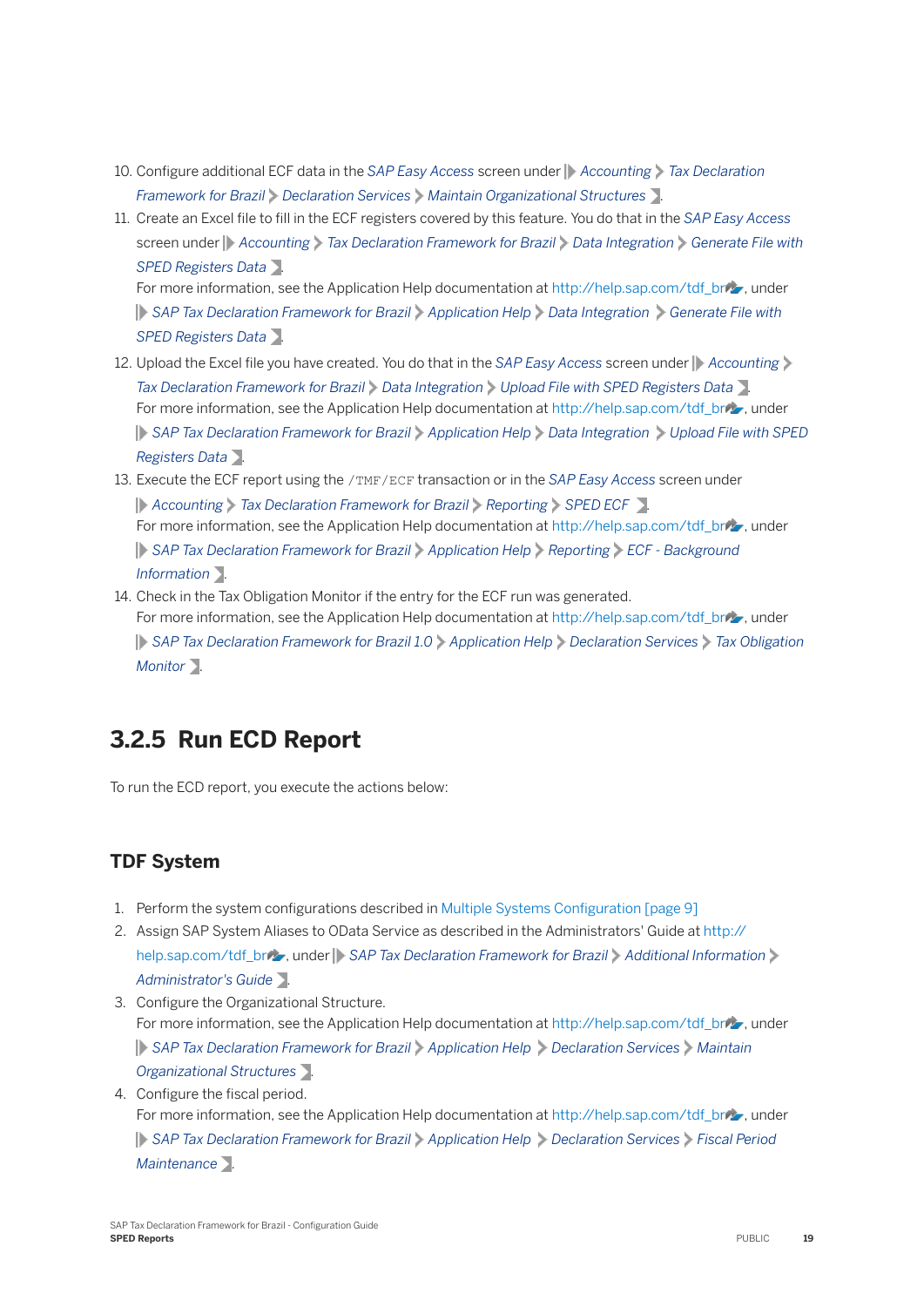- <span id="page-19-0"></span>5. Check the characteristics of the ECD report in Customizing for *Accounting* under *Tax Declaration Framework for Brazil Reporting Maintain Master Data of Legal Reports* .
- 6. Verify the HANA view version to its corresponding SPED report layout version in Customizing for *Accounting* under *Tax Declaration Framework for Brazil Reporting Map View Version to Legal Report Version* .
- 7. Specify what legal report version applies to the report you are submitting and what the validity date of this version is. You do this in Customizing for *Accounting* under **T**ax Declaration Framework for Brazil *Reporting Maintain Legal Reports and Versions* .
- 8. Define how the system processes the ECD jobs in Customizing for *Accounting* under **F** Tax Declaration *Framework for Brazil*  $\triangleright$  *Reporting*  $\triangleright$  *Define Parameters for SPED Jobs Execution*  $\triangleright$ .
- 9. Populate SPED-related tables For more information, see the *CTR Extensions* documentation at [http://help.sap.com/tdf\\_br](http://help.sap.com/disclaimer?site=http%3A%2F%2Fhelp.sap.com%2Ftdf_br) , under *SAP Tax Declaration Framework for Brazil Developer's Guide CTR Extensions* .
- 10. Define the logical path. For more information, see [Define Logical Path \[page 10\].](#page-9-0)
- 11. Assign all the authorizations. For more information, see the Application Help documentation at [http://help.sap.com/tdf\\_br](http://help.sap.com/disclaimer?site=http%3A%2F%2Fhelp.sap.com%2Ftdf_br)/2, under *SAP Tax Declaration Framework for Brazil Application Help Authorization Checks for SAP TDF* .
- 12. Deactivate the /UI5/UI5\_INFRA\_APP/REP\_DT\_PUT virus scan profile, so that you are able to upload files to Tax Obligation Monitor in UI5.

For more information, see Customizing for *SAP NetWeaver* under *Gateway OData Channell Administration General Settings Define Virus Scan Profiles* .

- 13. Execute the ECD report using the /TMF/ECD transaction code. For more information, see the Application Help documentation at [http://help.sap.com/tdf\\_br](http://help.sap.com/disclaimer?site=http%3A%2F%2Fhelp.sap.com%2Ftdf_br) , under *SAP Tax Declaration Framework for Brazil Application Help Reporting ECD - Background Information* .
- 14. Check in the Tax Obligation Monitor if the entry for the ECD run was generated. For more information, see the Application Help documentation at [http://help.sap.com/tdf\\_br](http://help.sap.com/disclaimer?site=http%3A%2F%2Fhelp.sap.com%2Ftdf_br) , under *SAP Tax Declaration Framework for Brazil Application Help Declaration Services Tax Obligation Monitor* .

## **3.3 Reports for Additional Functions**

The following reports are used for the configuration of SAP TDF. Since these reports are only executed for specific situations and are not part of the users daily routine, they are not included in the *SAP Easy Access* screen. Thus, you execute the reports using the SE38 transaction.

#### SAP TDF Reports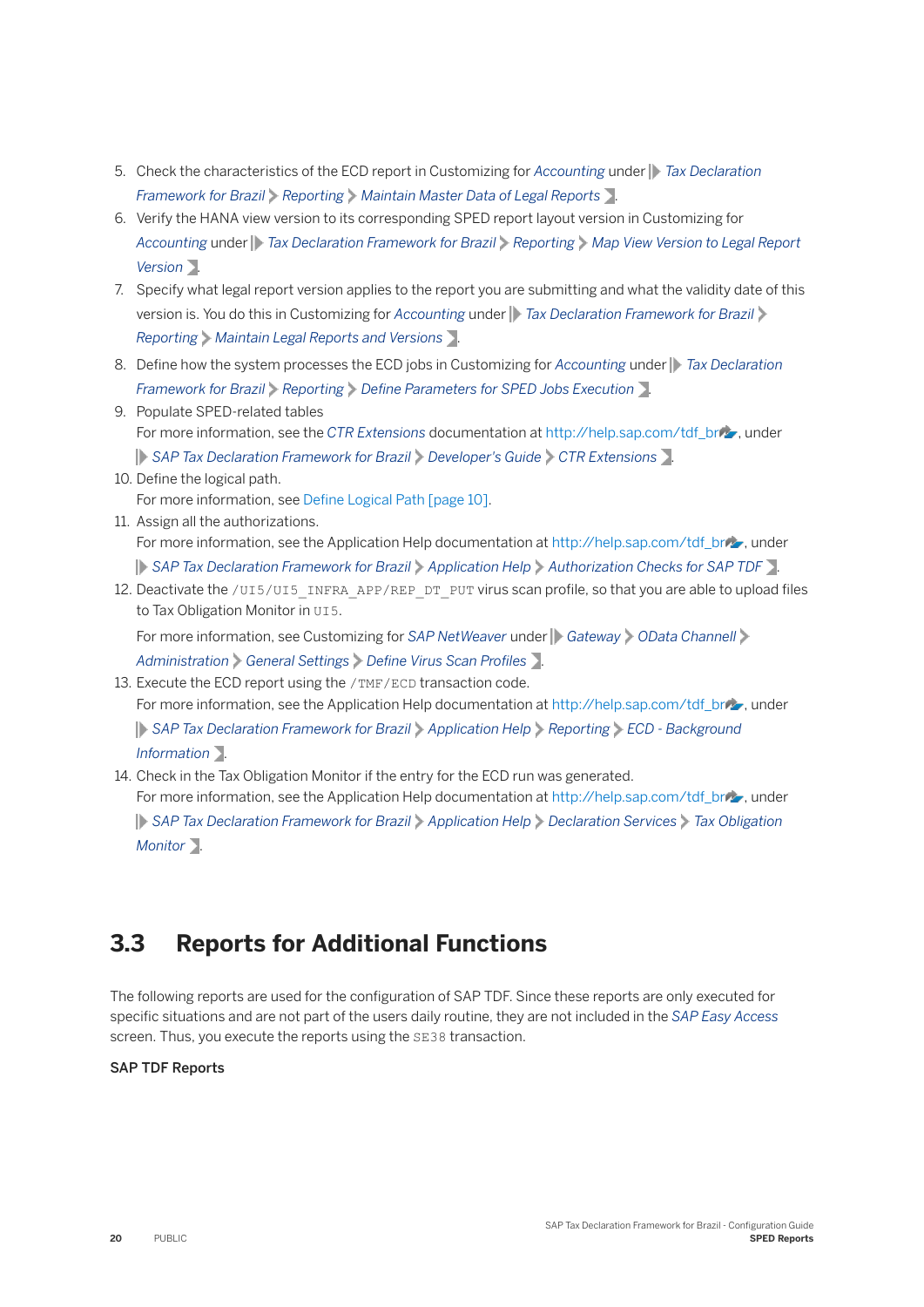| Report                     | Description                                                                                                                                                                                                 |
|----------------------------|-------------------------------------------------------------------------------------------------------------------------------------------------------------------------------------------------------------|
| /TMF/TOM DELETE RUN        | You use this report to delete a report run that has been<br>saved in the Tax Obligation Monitor.                                                                                                            |
| /TMF/TOM DELETE FILE       | You use this report to delete a report file that has been gen-<br>erated by a report run and has been saved in the Tax Obliga-<br>tion Monitor.                                                             |
| /TMF/TOM DRAFT CLEANUP     | You use this report to delete draft files generated by SPED.<br>This report will cleanup draft files from the server.                                                                                       |
|                            | To run the report, you choose the SPED report for which you<br>want to delete draft files and you choose for how long the<br>system keeps these files. After the selected period, the files<br>are deleted. |
| /TMF/UTIL SPED XSD XML GEN | The Mass Load to Shadow and Complementary Tables web<br>service uses XSD and XML files to insert or update informa-<br>tion into shadow or complementary tables of SAP TDF.                                 |
|                            | You use this report to generate XSD of tables and XML files<br>templates.                                                                                                                                   |
| /TMF/ORGSTR MIGRATION      | You use this report to migrate data from the Organizational<br>Structure.                                                                                                                                   |
|                            | This report migrates the information from the table /TMF/<br>D_ESTABELEC, which has some obsolete fields, to the ta-<br>bles / TMF/D_CNPJ and / TMF/D_IE.                                                   |
|                            | You execute this report only once and only if the system has<br>data in the organizational structure.                                                                                                       |
| /TMF/EFD_PRE_0175          | i Note<br>This report is obsolete. From SP10 on, this report is no<br>longer supported by TDF.                                                                                                              |
|                            | You use this report to improve the performance of the SPED<br>EFD execution.                                                                                                                                |
|                            | You run this pre-processing report in the beginning of the<br>month to get the data changes, from the previous month, in<br>the 0175 register.                                                              |
|                            | Note that you only run this report one time per period.                                                                                                                                                     |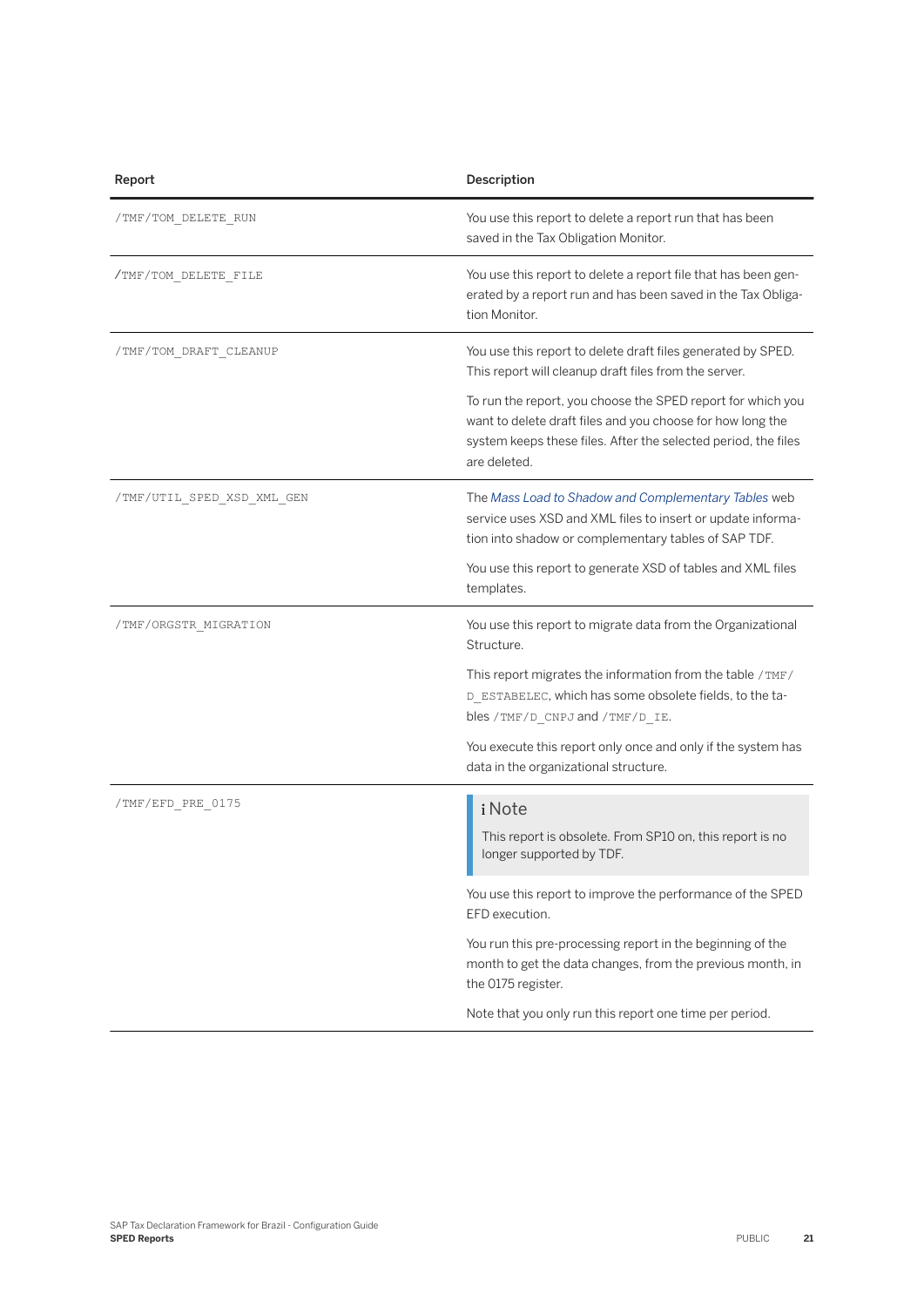| i Note                                                                                                                                                            |
|-------------------------------------------------------------------------------------------------------------------------------------------------------------------|
| This report is obsolete. From SP10 on, this report is no<br>longer supported by TDF.                                                                              |
| You use this report to improve the performance of the SPED<br>EFD execution.                                                                                      |
| You run this pre-processing report in the beginning of the<br>month to get the data changes, from the previous month, in<br>the 0205 register.                    |
| Note that you only run this report one time per period.                                                                                                           |
| You run this report to load the structures and data of your<br>company from the ERP system to the Maintain<br>Organizational Structures report in the TDF system. |
|                                                                                                                                                                   |

| Report               | Description                                                                                                          |
|----------------------|----------------------------------------------------------------------------------------------------------------------|
| ITMF REPDAT FILL     | You use this report to make your legacy notas fiscais compli-<br>ant with the SAP TDF CTR.                           |
|                      | The report fills in the reporting date of legacy notas fiscais<br>with the posting date (PSTDAT) of the nota fiscal. |
| ITMF CONTRIB AUT DET | You use this report to fill in relevant information for SPED<br>EFD-Contribuições in the ERP system.                 |

**22** PUBLIC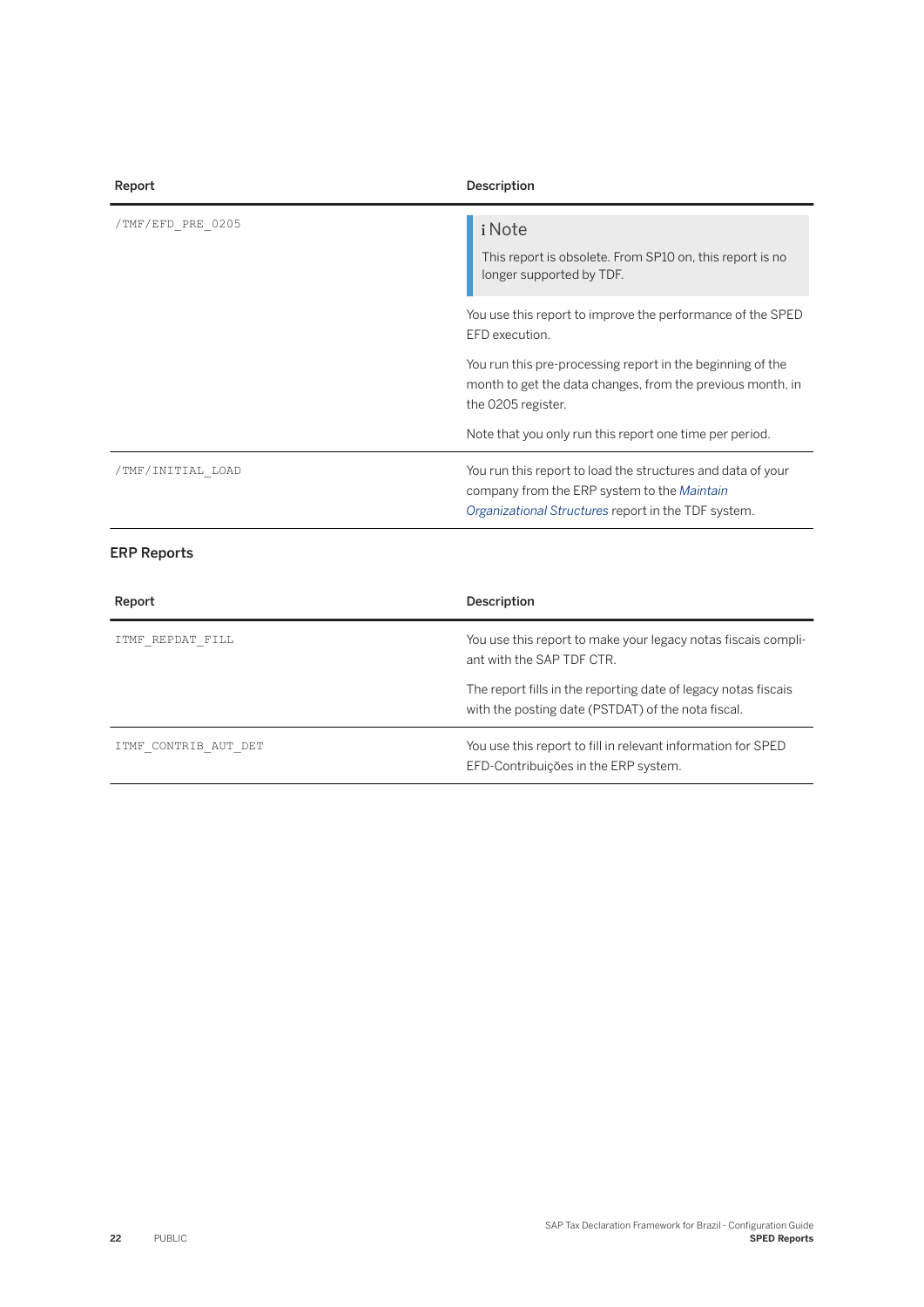## <span id="page-22-0"></span>**4 Messaging Framework**

Contains the steps you must follow before sending events from eSocial, EFD-Reinf and e-Financeira to the government.

### **4.1 Roles and Authorizations for TDF Messaging Framework**

For information about the TDF roles and the authorizations objects, see the documentation below.

#### **Authorization Objects**

For more information, see SAP Library for TDF on SAP Help Portal at [http://help.sap.com/tdf\\_br](http://help.sap.com/disclaimer?site=http%3A%2F%2Fhelp.sap.com%2Ftdf_br) *Application Help English Authorization for Messaging Framework* .

#### **Messaging Framework Roles**

For more information, see SAP Library for TDF on SAP Help Portal at [http://help.sap.com/tdf\\_br](http://help.sap.com/disclaimer?site=http%3A%2F%2Fhelp.sap.com%2Ftdf_br) *Application Help English Messaging Framework Roles* .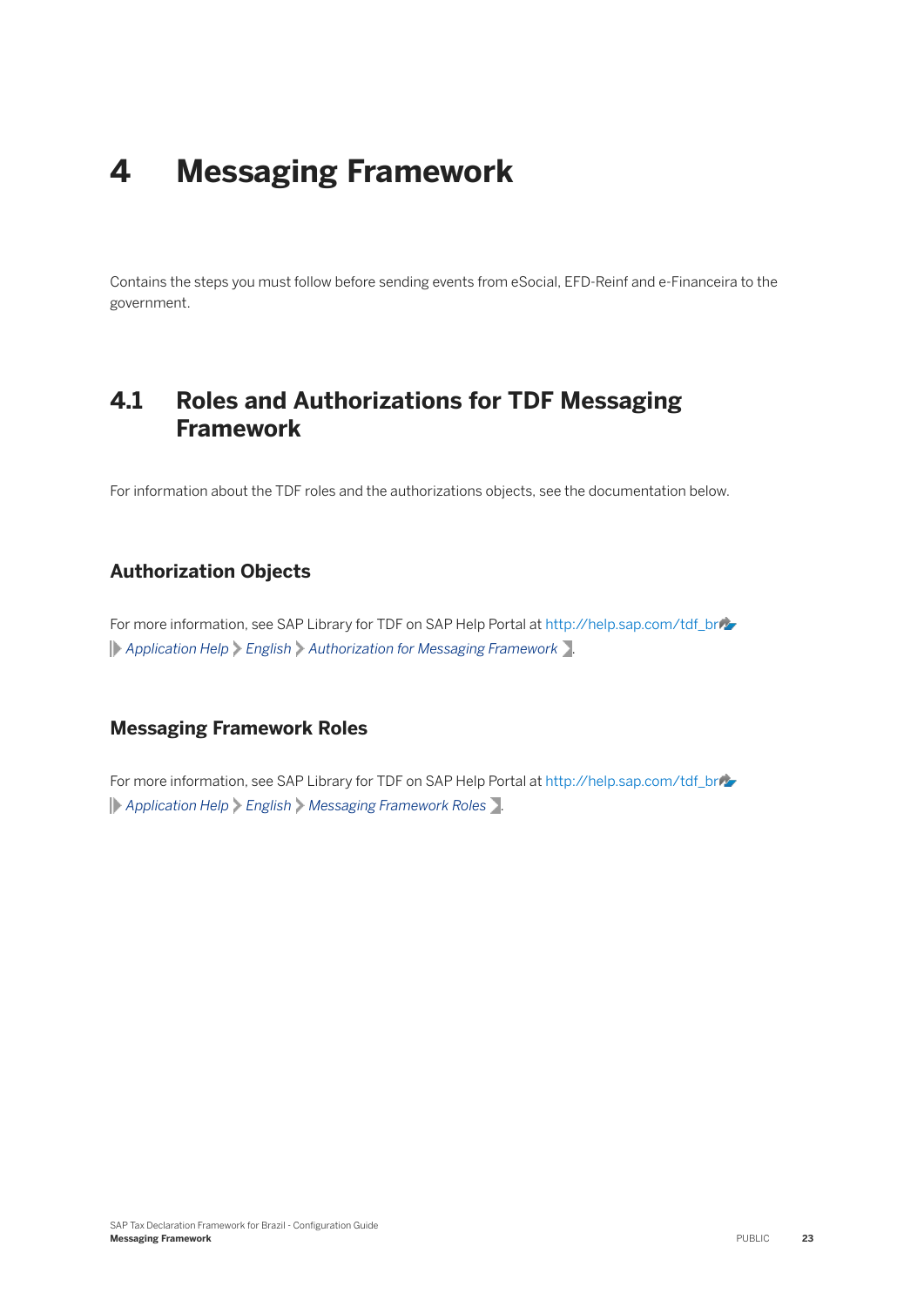### <span id="page-23-0"></span>**4.2 Communicating with Government Webservices**

Contains the steps you must follow to communicate with the webservices from the government via PI or SOAMANAGER, to be able to send eSocial, EFD-Reinf and e-Financeira events.

### **4.2.1 Import Digital Certificate to Events' Signature**

When you are implementing the PI or SOAMANAGER scenario, you have to import certificates to sign the XML of the events.

#### **Generate PSE File**

To import your digital certificate, you must generate the PSE file with full chain by following the steps below:

1. Use the SAPGENPSE tool on the prompt command from the existing private certificate, as described in the SAP Note [662340](http://help.sap.com/disclaimer?site=https://launchpad.support.sap.com/#/notes/662340) ...

#### i Note

If an error occurs due to a missing *.pfx* file in the certificate chain, you can complete the chain by adding -r to the certificate chain. See the following example: sapgenpse import p12 -r SerasaACPv2.cer -r ICPBrasilv2.cer -p <path>file.pse bras.pfx.

- 2. Inform the full path to create the PSE file.
- 3. If asked for a PSE PIN, enter a PIN value or choose *Return*.

#### **Create SSF Application**

To create a SSF application, follow the steps below:

- 1. Access the SE16 transaction.
- 2. Insert new entries in the SSFAPPLIC table with the following fields and their values:
	- APPLIC: Enter the name of your application.
	- B\_TOOLKIT: Enter X as value.
	- B\_FORMAT: Enter X as value.
	- B\_PAB: Enter X as value.
	- B\_PROFID: Enter X as value.
	- B\_PROFILE: Enter X as value.
	- B\_HASHALG: Enter X as value.
	- B\_ENCRALG: Enter X as value.
	- B\_INCCERTS: Enter X as value.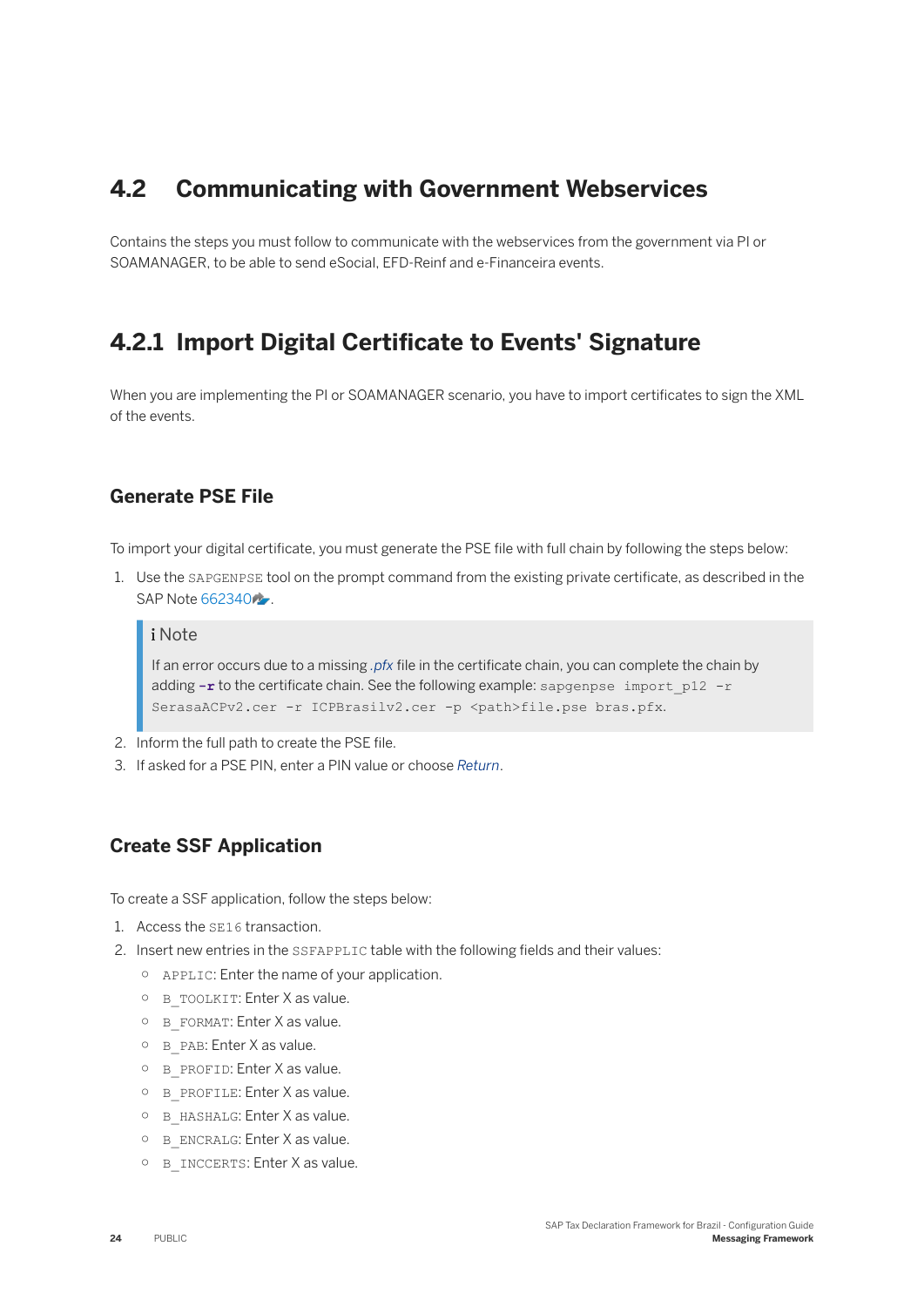- <span id="page-24-0"></span>○ B\_DETACHED: Enter X as value.
- $O$  B ASKPWD: Leave the field blank.
- B\_DISTIB: Enter X as value.
- DESCRIPT: Enter the description of the SSF-application.

#### **Set Parameters to SSF Application**

To set the parameters for SSF application, proceed as follows:

- 1. Access the SSFA transaction.
- 2. Enter **SHA256** in the *Hash Algorithm* field.
- 3. Check if the remaining fields are filled in with the default values.
- 4. Save the record.

#### **Import Digital Certificate to Trust Manager**

- 1. Access the STRUST transaction.
- 2. Double click on *File*.
- 3. Select the PSE file you have created previously.
- 4. Choose *Open*.
- 5. Select PSE to associate your certificate to the SSF Application you have informed previously.
- 6. Select *OK* to save the data.

## **4.2.2 Configure SAP PI for Government Communication**

You can use SAP NetWeaver Process Integration (SAP NetWeaver PI) as a communication channel between the TDF Messaging Framework solution and the government.

#### **PI Scenario - Independent Steps**

You can use the following manual preprocessing steps to import your certificate, create parties and create a business system, independent of your scenarios:

- 1. Import certificates for client authentication to the J2EE keystore.
- 2. Create Parties

Open the Integration Directory and create the following parties:

- Your company
	- For your own company, you must define a party and a communication component.
- Scenarios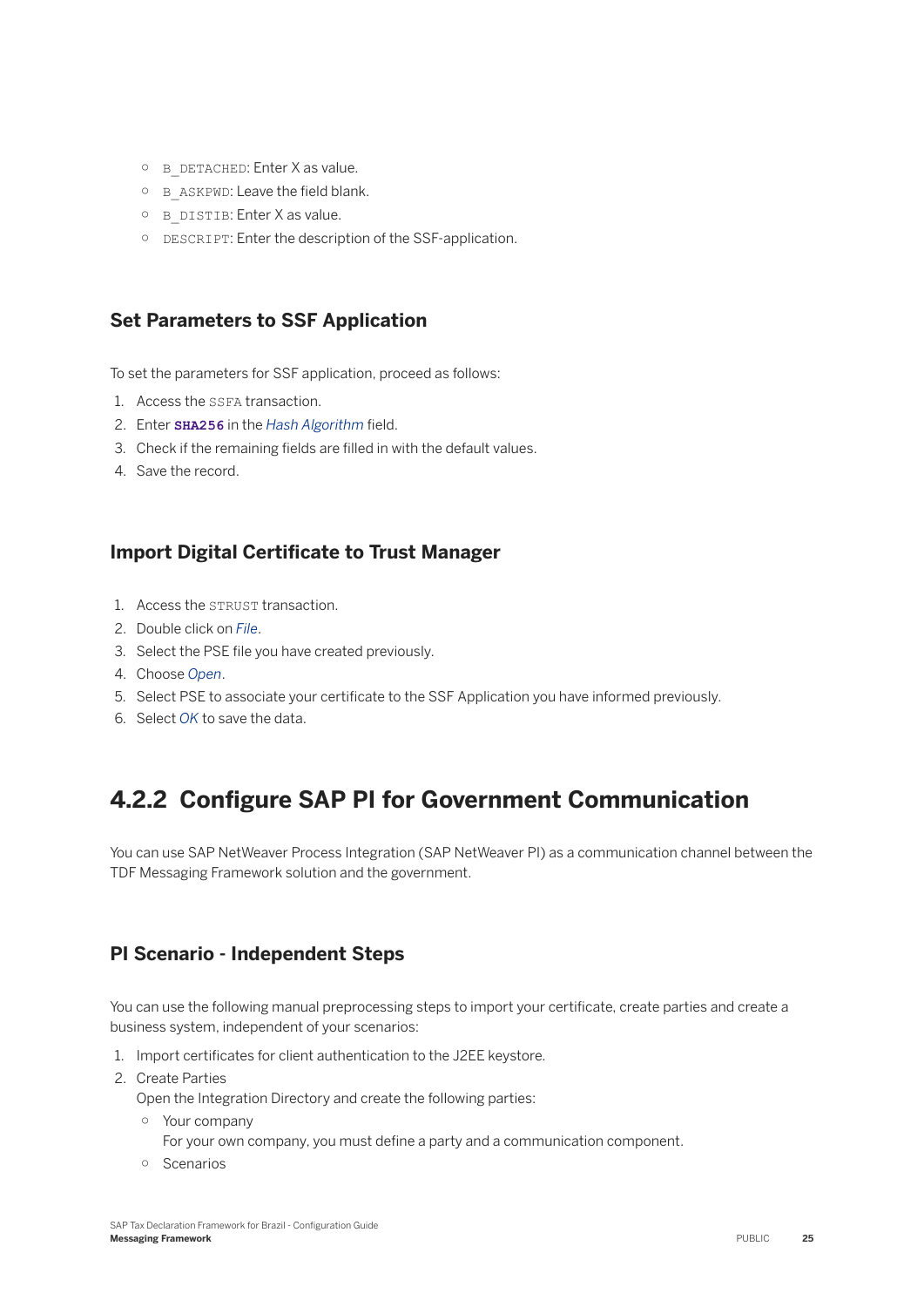You must create a party for every individual scenario. Then, create two different communication components, one for the productive system environment and other for the homologation environment.

3. Create the Business System

You must assign the system on which your Messaging Framework application runs to a business system without a party. The system information should be maintained in the System Landscape Directory before the start of your configuration project as an administrative task.

#### **eSocial PI Scenario**

To find the eSocial scenarios on the SAP NetWeaver PI system, follow the steps below:

- 1. Access the SXMB IFR transaction.
- 2. Select *Enterprise Services Builder*.
- 3. Select *TMFLOCBR 100*.
- 4. Under *http://sap.com/xi/TMFLOCBR/eso*, select *Process Integration Scenarios*.
- 5. Select one of the following eSocial scenarios: *eSoc13\_BATCH\_Envio\_Lote* or *eSoc13\_BATSR\_Consulta\_Lote*.

The system uses the eSocial scenarios as follows:

- *eSoc13\_BATCH\_Envio\_Lote*: to send a batch of events to the government.
- *eSoc13\_BATSR\_Consulta\_Lote*: to check the response from the government regarding the batch of events you have sent previously.

#### **EFD-Reinf PI Scenario**

To find the EFD-Reinf scenario on the SAP NetWeaver PI system, follow the steps below:

- 1. Access the SXMB IFR transaction.
- 2. Select *Enterprise Services Builder*.
- 3. Select *TMFLOCBR 100*.
- 4. Under *http://sap.com/xi/TMFLOCBR/rei*, select *Process Integration Scenarios*.
- 5. Select the EFD-Reinf scenario based on the latest layout version.

The system uses the EFD-Reinf scenario you selected previously to send a batch of events to the government.

#### **e-Financeira PI Scenario**

To find the e-Financeira scenarios on the SAP NetWeaver PI system, follow the steps below:

- 1. Access the SXMB IFR transaction.
- 2. Select *Enterprise Services Builder*.
- 3. Select *TMFLOCBR 100*.
- 4. Under *http://sap.com/xi/TMFLOCBR/eso*, select *Process Integration Scenarios*.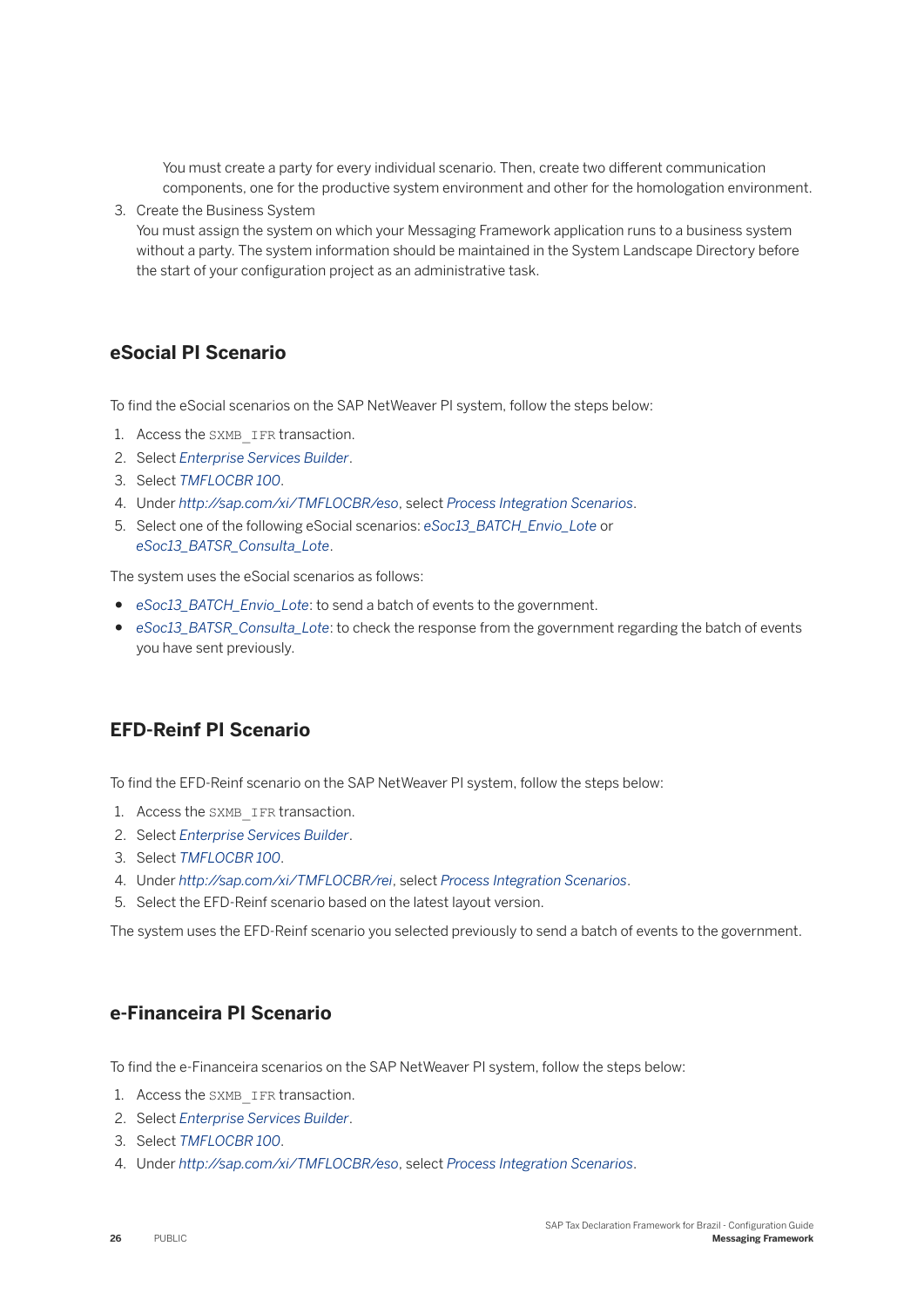5. Select the *eFin120\_BATCH\_Envio\_Lote* e-Financeira scenario.

The system uses the e-Financeira scenario you selected previously to send a batch of encrypted events to the government.

#### **Import Digital Certificate Specific for e-Financeira Cryptography**

You have to maintain the e-Financeira certificate in the *Trust Manager* application to be able to send e-Financeira information to the Brazilian government.

To upload the e-Financeira certificate, proceed as follows:

- 1. Download the certificate from the *Downloads* section of the e-Financeira report on the official SPED information from the Brazilian government.
- 2. Access the STRUST transaction.
- 3. Select the *Change* button.
- 4. Go to the *Certificate* menu option and select the *Address Book* option.
- 5. Select the *Import Certificate* button.
- 6. Choose the certificate file you downloaded in Step 1.
- 7. Go back and save your entry.

After uploading your e-Financeira certificate, you can define the thumbprint of the certificate uploaded in Customizing for *Accounting* under *Tax Declaration Framework for Brazil Messaging Framework e-Financeira Define Certificates* .

#### **Scenario Configuration Example**

You use the configuration example below for the following legal scenarios:

- eSocial
- EFD-Reinf
- e-Financeira
- 1. Access the SXMB IFR transaction.
- 2. Select *Integration Builder*.
- 3. Import the scenarios from the *Enterprise Service Builder*, as follows:
	- 1. Go to *Tools* tab page.
	- 2. Select the *Apply Model from ES Repository...* option.
- 4. Configure your scenario according to the *Configuring a Process Integration Scenario* section in SAP Help Portal under *SAP NetWeaver 7.4* Examples *Demo Examples Decking Flight Seat Availability Checking Flight Seat Availability (Proxy-to-Web Service)* .
- 5. Make sure that *TAX MNGMT FRAMEWORK BR 1.0* and your scenario are connected and that the following fields are filled in: *Component* and *Communication Channel*.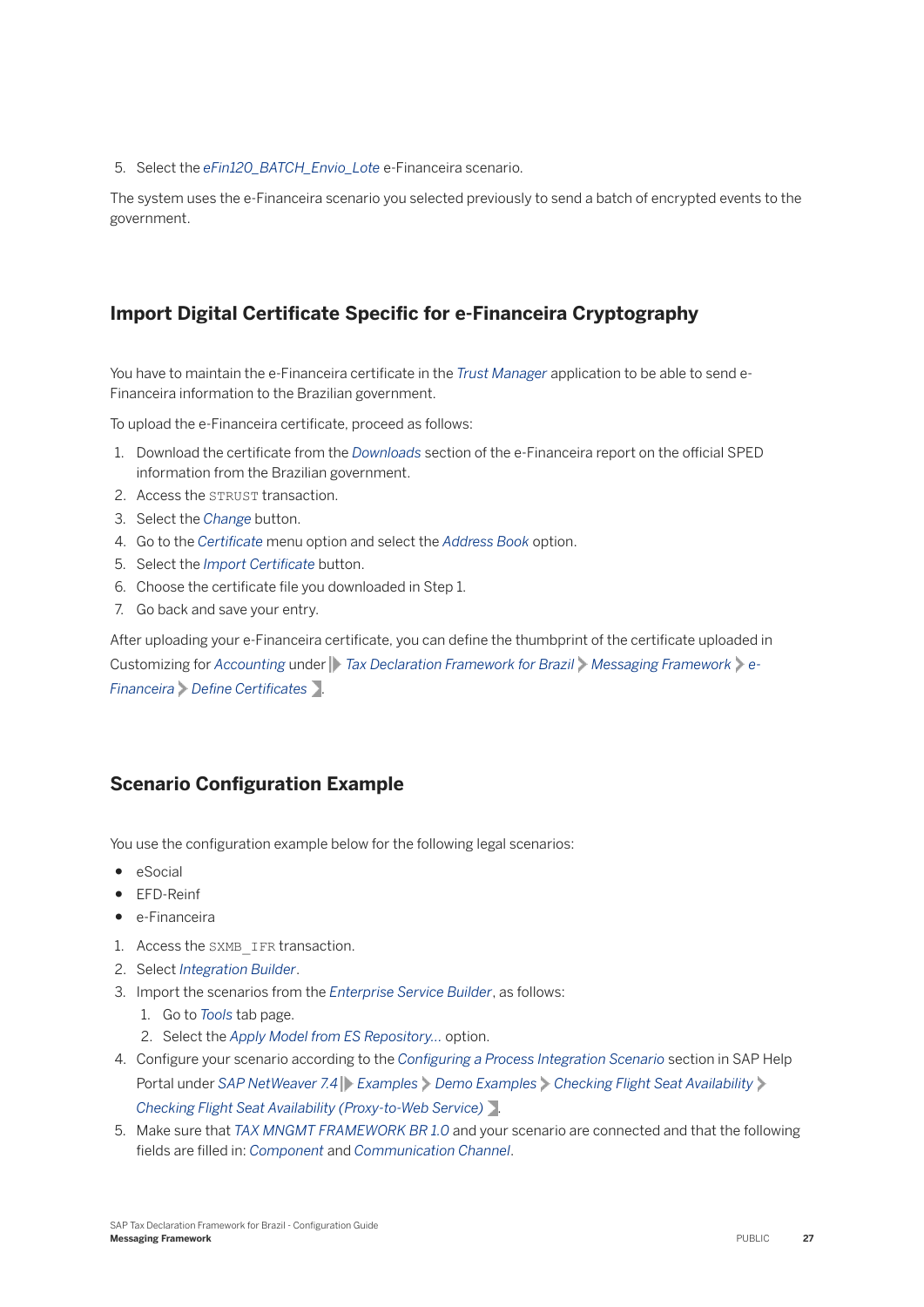#### **Example**

To configure the *Reinf13\_BATCH\_Envio\_Lote* scenario, which namespace is http://sap.com/xi/TMFLOCBR/rei, you must define the conditions based on the values in the XML field.

For receiving information from the government system, you must fill in the *tpAmb* field. If you have more than one issuer with distinct certificate, you can also fill in the *nrInsc* field.

Namespace for P1

| Prefix | Namespace                                                             |
|--------|-----------------------------------------------------------------------|
| рl     | http://www.reinf.esocial.gov.br/schemas/envioLoteEventos/<br>v1 03 00 |

Receiver-specific Routing

| Scenario                            | Condition                                                                                                                                                 | <b>Communication Party</b> | <b>Communication Compo-</b><br>nent |
|-------------------------------------|-----------------------------------------------------------------------------------------------------------------------------------------------------------|----------------------------|-------------------------------------|
| Company 01 - Productive<br>system   | /p1:Reinf/<br>p1:loteEventos/<br>pl:ideContri/pl:nrInsc<br>$= 12345$ and $\sqrt{p1}$ : Reinf/<br>p1:loteEventos/<br>pl:ideContri/pl:tpAmb<br>$= 1$        | ReinfGovernmentSystem      | Production_Company_01               |
| Company 01 - Homologation<br>system | $\sqrt{p1:Reinf/}$<br>p1:loteEventos/<br>pl:ideContri/pl:nrInsc<br>$= 12345$ and $/p1$ : Reinf/<br>p1:loteEventos/<br>pl:ideContri/pl:tpAmb<br>$= 1$      | ReinfGovernmentSystem      | RestrictedProduction_01             |
| Company 02 - Productive<br>system   | $\sqrt{p1:Reinf/}$<br>p1:loteEventos/<br>pl:ideContri/pl:nrInsc<br>$= 67890$ and $\sqrt{p1:}$ Reinf/<br>pl:loteEventos/<br>pl:ideContri/pl:tpAmb<br>$= 1$ | ReinfGovernmentSystem      | Production_02                       |
| Company 02 - Homologation<br>system | /p1:Reinf/<br>p1:loteEventos/<br>pl:ideContri/pl:nrInsc<br>$= 67890$ and $/p1$ : Reinf/<br>p1:loteEventos/<br>pl:ideContri/pl:tpAmb<br>$= 2$              | ReinfGovernmentSystem      | RestrictedProduction_02             |

#### **See Also**

For more information on Trust Manager see [Authorization and Trust Management](https://help.sap.com/viewer/product/DRAFT/CP_AUTHORIZ_TRUST_MNG/latest/en-US) on SAP Help Portal.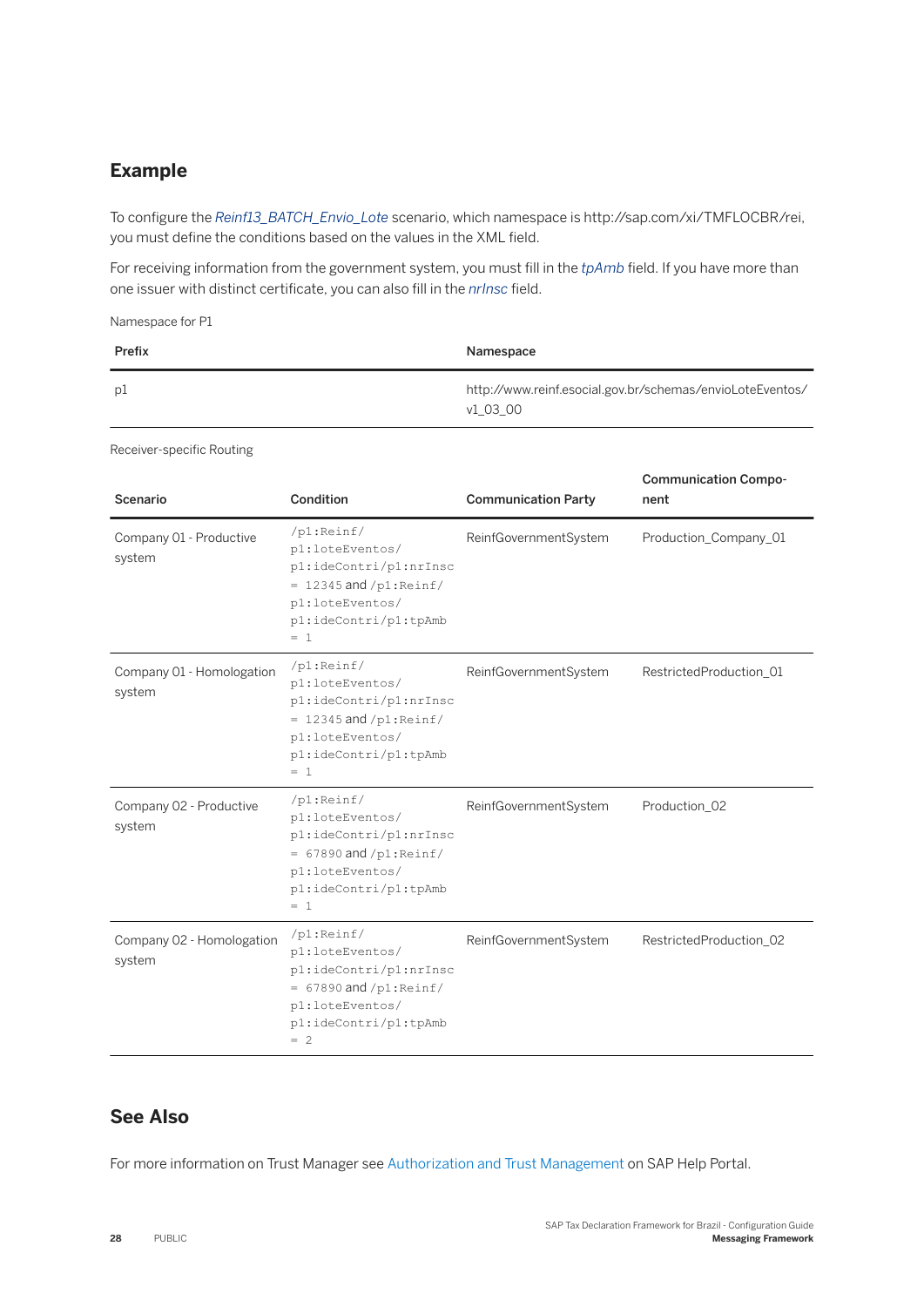<span id="page-28-0"></span>For more information on SAP PI see [SAP NetWeaver Process Integration](https://help.sap.com/viewer/bbd7c67c5eb14835843976b790024ec6/latest/en-US/8e995afa7a8d467f95a473afafafa07e.html) on SAP Help Portal.

## **4.2.3 Configure SOAMANAGER for Government Communication**

You can use SOAMANAGER as a communication channel to send information about the EFD-Reinf and eSocial reports to the government.

#### **Import Digital Certificate for Communication**

To communicate with government via SOAMANAGER, import the certificate as described below:

- 1. Access the STRUST transaction.
- 2. Choose *Environment* and then *SSL Client Identities* to create a SSL client.
- 3. Double click on *File*.
- 4. Select the PSE file you have created previously.
- 5. Choose *Open*.
- 6. Select PSE to associate your certificate to the SSF Application you have informed previously.
- 7. Select *OK* to save the data.

#### **Add Government Public Certificates to PSE File**

You can find the URL of the web services to obtain the certificate in the eSocial and EFD-Reinf government developer guides. After that, proceed as follows:

- 1. Acess the STRUST transaction.
- 2. Select the certificate and choose *Import*.
- 3. Select the certificate file by entering the file path.
- 4. Choose *Conʥrm*.
- 5. Choose *Add to Certificate List*.
- 6. Make sure that the certificate you have imported is under the *Certificate List*.
- 7. Save your changes.

#### **Test the Communication with the Government**

You can test if your certificate has been imported correctly.

To test the communication, follow the steps below:

1. Access the SM59 transaction.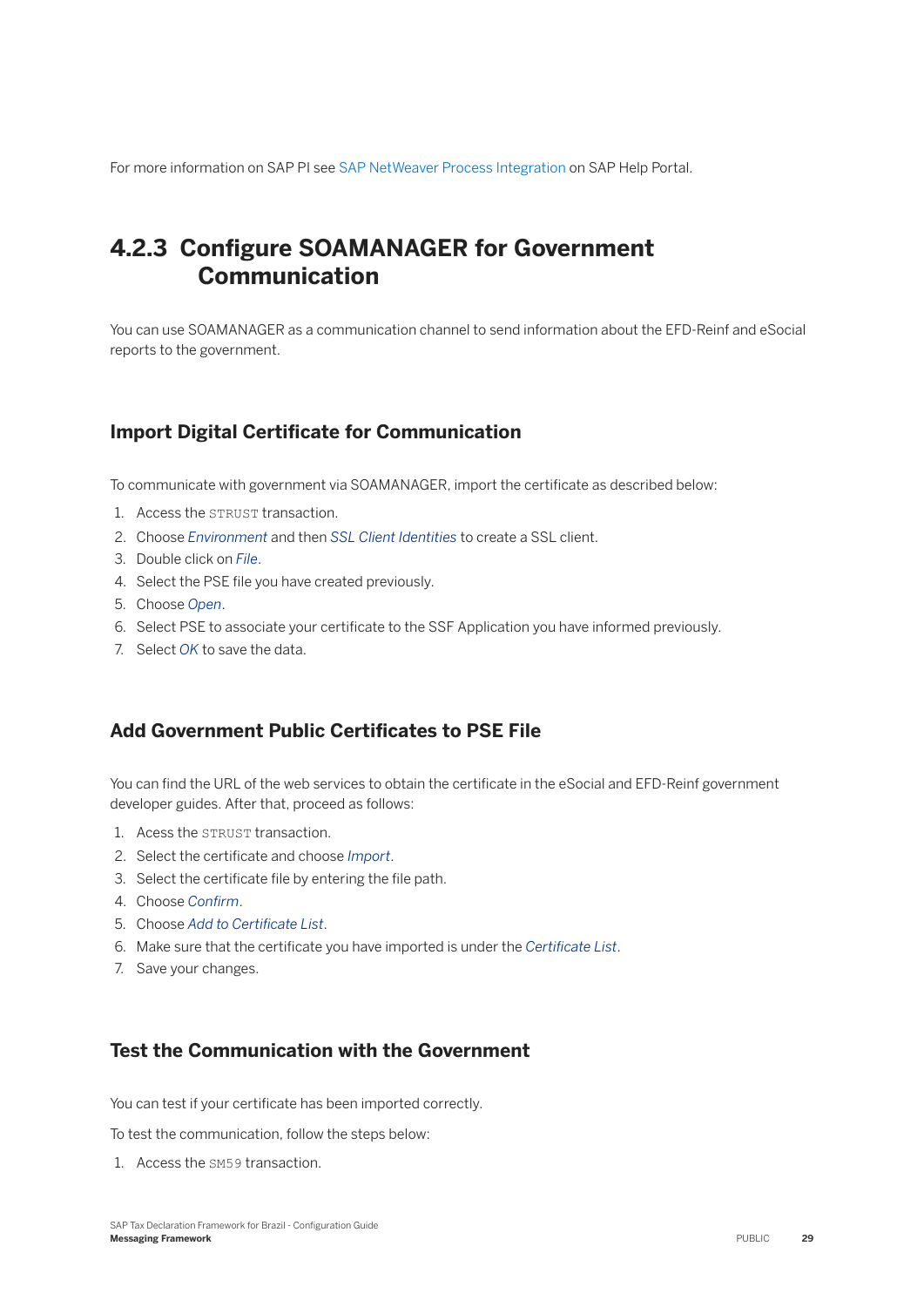- 2. Create a RFC type G by entering the name of your RFC destination and its description.
- 3. Go to the *Technical Settings* tab page.
- 4. Fill in the following fields under the *Target System Settings* section :
	- $\circ$  Enter the government target host in the *Target Host* field.
	- $\circ$  Enter 443 in the *Service No.* field.
	- $\circ$  Enter the WebService URL in the *Path Prefix* field.
- 5. Fill in the following fields under the *HTTP Proxy Options* section:
	- $\circ$  Enter the proxy host in the *Proxy Host* field.
	- $\circ$  Enter the proxy service in the *Proxy Service* field.
- 6. Go to the *Logon & Security* tab page.
- 7. Fill in the following fields under the *Status of Secure Protocol* section:
	- $\circ$  Select the *Active* option in the *SSL* field.
	- Select the name of your SSL application in the *SSL Certificate* field.
- 8. Save your entries.
- 9. Select the *Connection Test* button to test the connection.

#### Result

You can check if the certificate configuration is working properly when you receive the *HTTP 200* status code in the *Test Result* tab page.

If the connection fails, review all the configuration steps according to this document. Additionally, check the SAP Note [510007](http://help.sap.com/disclaimer?site=https://launchpad.support.sap.com/#/notes/510007) to find all configurations and parameters that can impact the connection.

## **4.2.3.1 Create Logical Port for Government Communication**

You can create logical port to communicate with the government webservices using SOAMANAGER.

#### i Note

For more information about how to communicate with the government webservices using PI, see *Configuration of SAP PI* in the SAP Help Portal at [http://help.sap.com/tdf\\_br\\_10](http://help.sap.com/tdf_br_10) under **Application Help** *Messaging Framework* .

#### **Government WebServices**

The government system provides the following webservices and service consumers for eSocial and EFD-Reinf communication, as follows:

- For eSocial:
	- Send batches: ServicoEnviarLoteEventos
	- Query processing results: ServicoConsultarLoteEventos
- For EFD-Reinf:
	- Send batches: RecepcaoLoteReinf\_132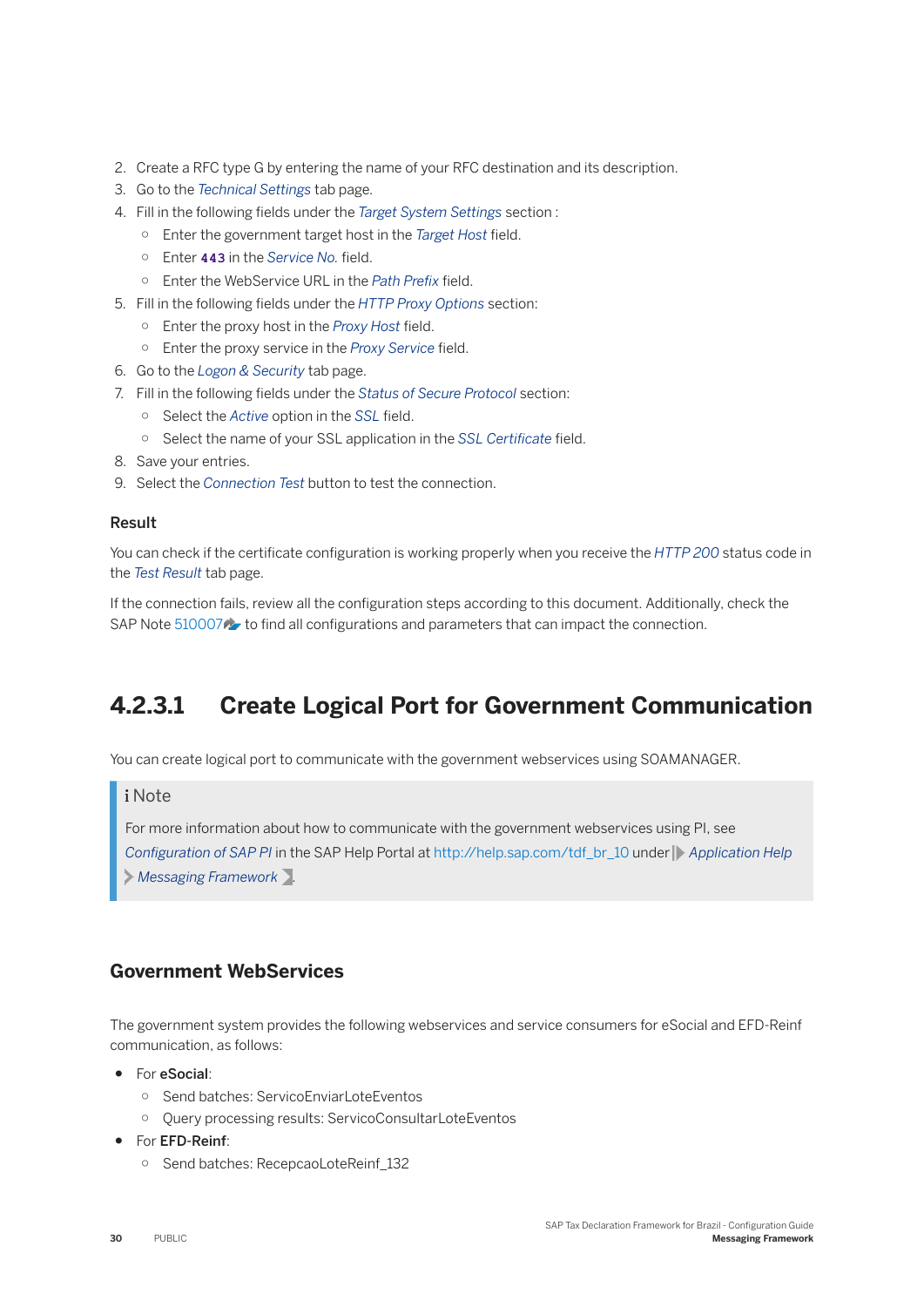○ Query processing results: ConsultasReinf151

These endpoints must be configured as your SOA Manager Logical Ports. You must configure a logical port for each service consumer, as the system configures one digital certificate (SSL client) and one endpoint address for each logical port.

#### **Example**

#### Customer A: One company and one digital certificate (SSL Client)

| Company     | <b>Certificate</b> | <b>Logical Port</b>   |
|-------------|--------------------|-----------------------|
| <b>BR01</b> | Certificate 1      | <b>ENVIO LOTES 01</b> |
|             |                    | CONSULTA_LOTES_01     |

#### Customer B: Two companies with different digital certificates (SSL Client)

| Company     | <b>Certificate</b> | <b>Logical Port</b>      |
|-------------|--------------------|--------------------------|
| <b>BR01</b> | Certificate 1      | ENVIO_LOTES_01           |
|             |                    | <b>CONSULTA LOTES 01</b> |
| <b>BR02</b> | Certificate 2      | <b>ENVIO LOTES 02</b>    |
|             |                    | CONSULTA_LOTES_02        |

#### Customer C: Two companies with one digital certificate (SSL Client)

| Company       | <b>Certificate</b> | <b>Logical Port</b>      |
|---------------|--------------------|--------------------------|
| BR01 and BR02 | Certificate 1      | <b>ENVIO LOTES 01</b>    |
|               |                    | <b>CONSULTA LOTES 01</b> |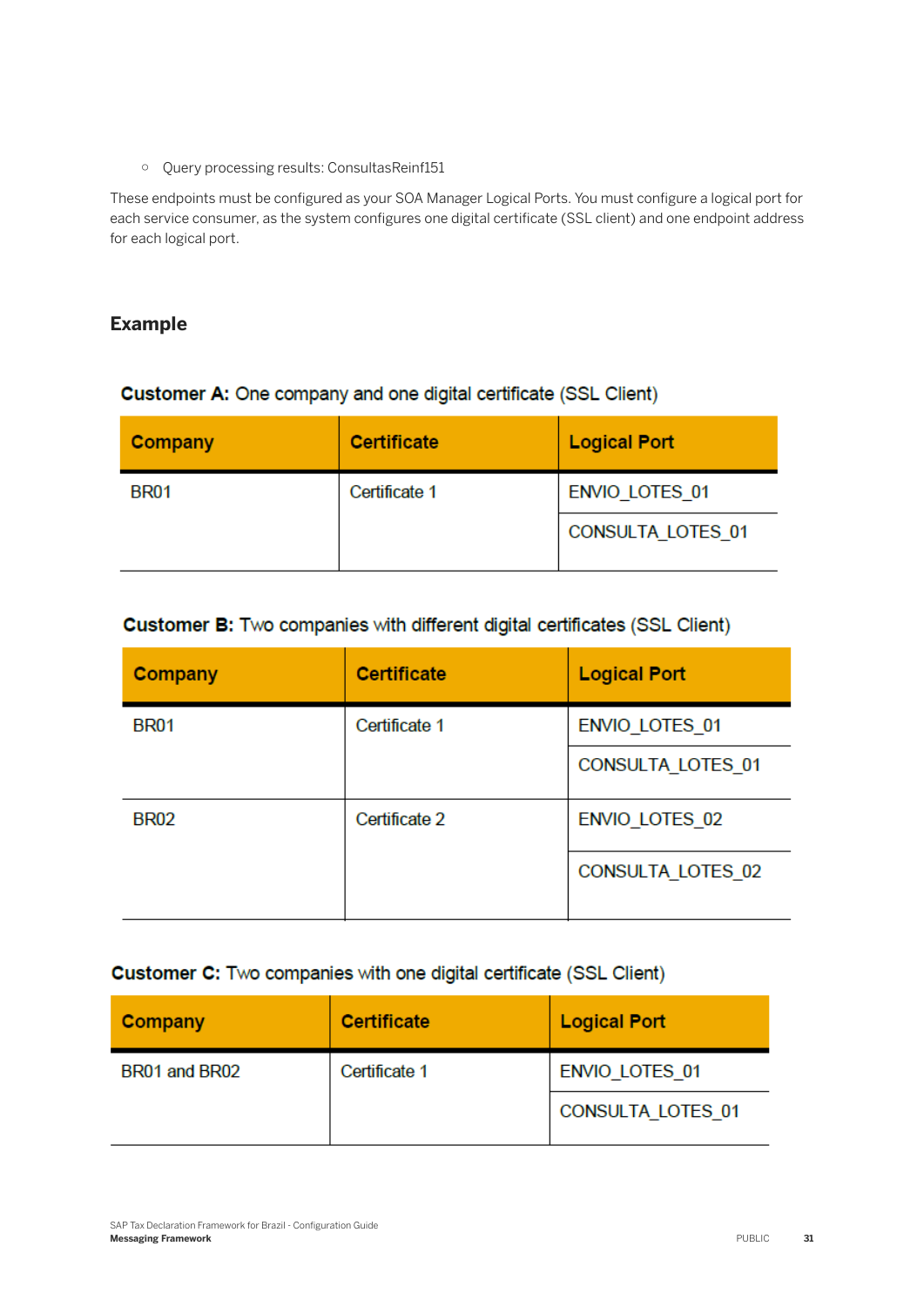#### **Create Logical Port**

To create a logical port for each service consumer, follow the steps bellow:

- 1. Access the SOAMANAGER transaction.
- 2. In the *Service Administration* tab page, select the *Web Service Configuration* option.
- 3. Search for the service consumer by entering the service consumer name in the *Object Name* field.
- 4. Select the *Create* button and then choose the *Manual Configuration* option.
- 5. Save your entries.

#### **Configure Logical Port**

To configure your logical port, proceed as follows:

- 1. Access the SOAMANAGER transaction.
- 2. Under *General Configuration Settings* from the *Consumer Security* section, enter a name for your logical port and its description.
- 3. Select *Next* to continue.
- 4. Under *Authentication Settings* from the *Consumer Security* section, choose *X.509 SSL Client Certificate*.
- 5. Under *X.509 SSL Client PSE* from the *Consumer Security* section, select your SSL application imported in the STRUST transaction to fill in the *SSL Client PSE of transaction STRUST* field.
- 6. Select *Next* to continue.
- 7. Under *Transport Binding* from the *HTTP Settings* section, fill in the following fields:
	- *URL Access Path*: Enter the last part of the WebService URL in this field.
	- *Computer Name of Access URL*: Enter the first part of the WebService URL in this field.
	- *Port Number of Access URL*: Enter 443 in this field.
	- *URL Protocol Information:* Fnter **HTTPS** in this field.
	- *Logon Language*: Enter **Language of User Context** in this fieOd.
	- <sup>o</sup> Name of Proxy Host: Enter your proxy host in this field.
	- <sup>o</sup> *Port Number of Proxy Host*: Enter your proxy service in this field.
- 8. Select *Next* to continue.
- 9. Under *Message ID (Synchronous)* from the *SOAP Protocol* section, select *Suppress ID Transfer* to fill in the *Message ID Protocol field.*
- 10. Under *Message of Service Calls* from the *SOAP Protocol* section, select *Enhanced Data Transfer* to fill in the *Data transfer scope* field and *Transfer via SOAP header* to fill in the *Transfer Protocol* field.
- 11. Under *Message Attachment Handling* from the *SOAP Protocol* section, select *No* to fill in the *Process* Attachments field.
- 12. Select *Next* to continue.
- 13. Under *Identifiable Business Context* from the *Identifiable Business Context* section, check the *Suppress* sending of IBC Identifier checkbox. The other two fields you can leave empty.
- 14. Select *Next* to continue.
- 15. Under *Transport Binding* from the *Operation Settings* section, check the *Use non-default value for SOAP*  Action checkbox and enter your SOAP url in the SOAP Action field.
- 16. Under *WS Addressing* from the *Operation Settings* section, check the *Use non-default value for Inbound Message Action* checkbox and enter your WebService URL in the *Inbound Message Action* field.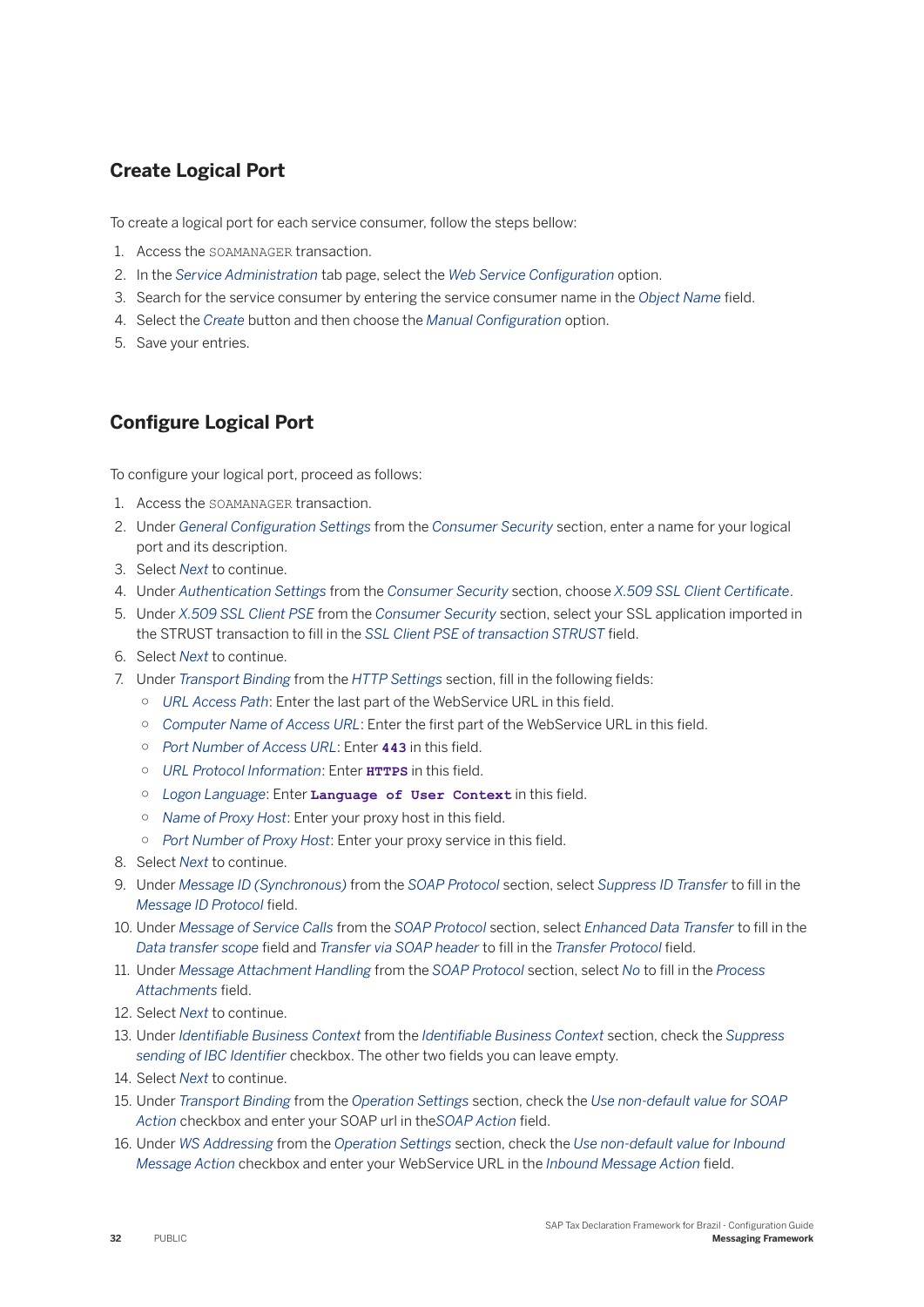17. Select the *Finish* button.

#### **Result**

The logical port for this service consumer is created.

Make sure you define if you want to use local system to communicate with the government in Customizing for *Maintain Government Communication Using Local System under Cross-Application Components Accounting Tax Declaration Framework for Brazil Messaging Framework General Settings* .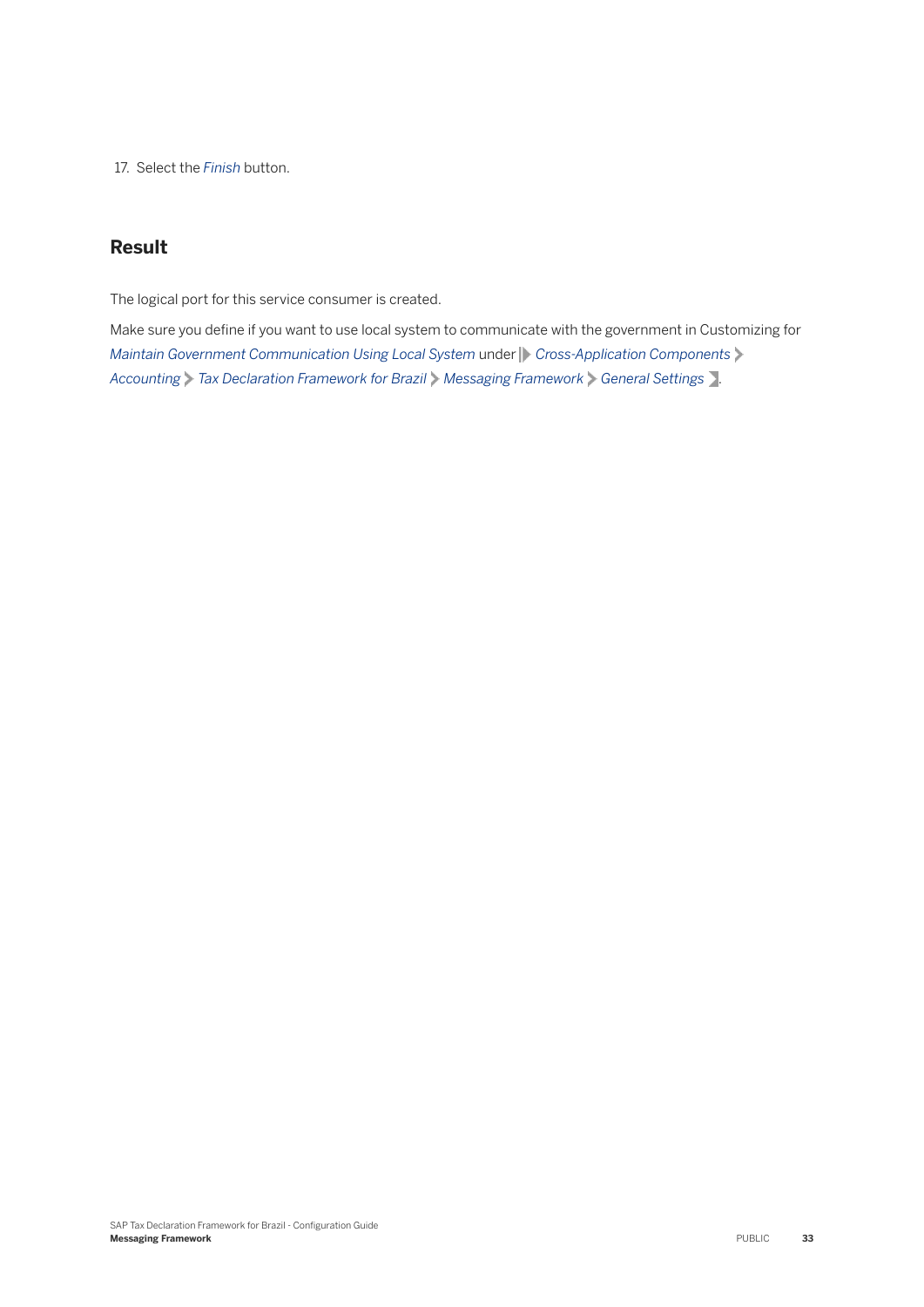## <span id="page-33-0"></span>**5 Generating Documentation in HANA Studio**

#### **Use**

HANA Studio can generate documentation about views.

#### **Features**

To generate documentation:

- 1. Right click in the object/package and choose *Auto Documentation*.
- 2. In the *Auto Documentation* dialog box, enter a path in *Target Location*.
- 3. Choose *Finish*. The Auto Documentation activity appears in the *Job Log* panel.

The documentation is generated as a PDF file with the following blocks:

- *General*
- *Attributes*
- *Calculated Attributes*
- *Measures*
- *Calculated Measures*
- *Counters*
- *Variables*
- *Input Parameters*
- *Where-Used*
- *Cross-References*
- *Calculation View SQL Script*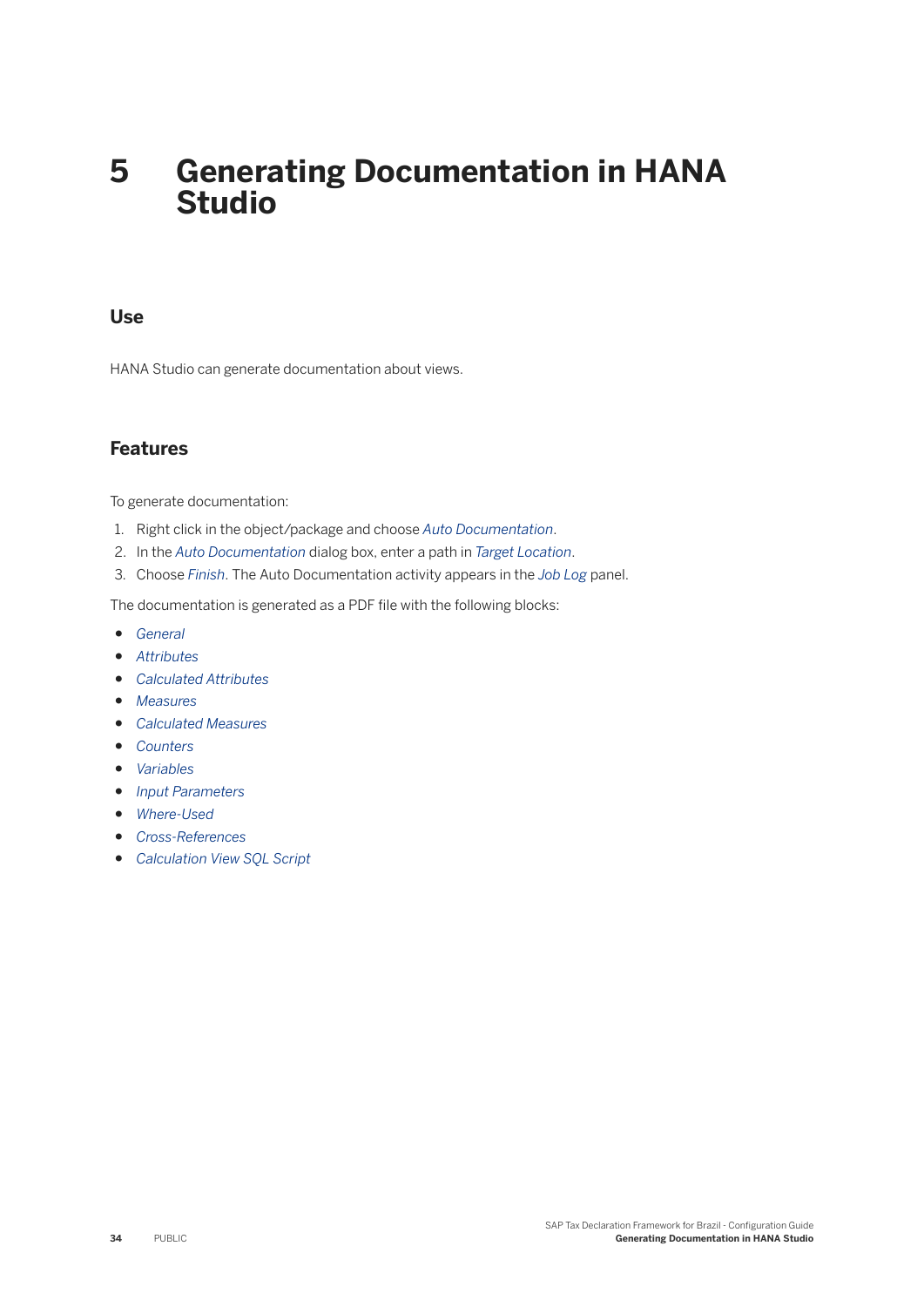## <span id="page-34-0"></span>**6 Multi-Temperature Data Management**

Due to the high amount of data required for the SAP Tax Declaration Framework processes, you may face performance issues. To prevent these issues, you can manage the lifecycle of your information using the extended table concept with SAP HANA Dynamic Tiering.

For more information, see the Help Portal documentation at [http://help.sap.com](http://help.sap.com/disclaimer?site=http%3A%2F%2Fhelp.sap.com) , under **F**echnology *Platform SAP NetWeaver SAP NetWeaver 7.4 Using the SAP HANA Database Operation and*  Administration of the SAP BW on SAP HANA > Multi-Temperature Data Management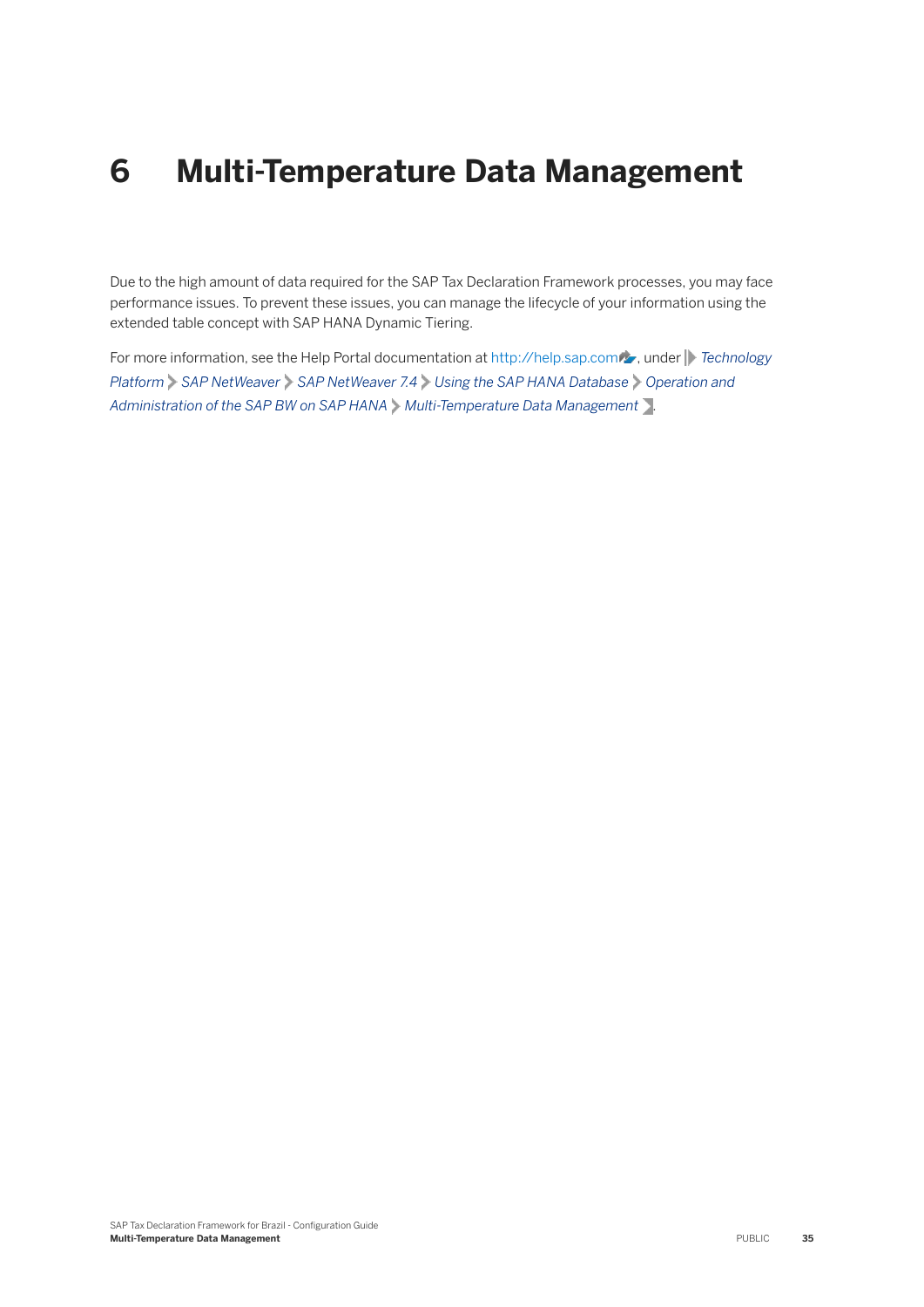## <span id="page-35-0"></span>**7 Customizing TDF in the Fiori Launchpad**

This guide explains the steps needed to add TDF features in the Fiori Launchpad.

#### **Context**

In your TDF system, perform the steps below:

#### **Procedure**

- 1. Follow the instructions for configuring the Fiori Launchpad in [https://help.sap.com/viewer/](https://help.sap.com/viewer/a7b390faab1140c087b8926571e942b7/7.51.3/en-US/f951b50a07ce41deb08ced62711fe8b5.html) [a7b390faab1140c087b8926571e942b7/7.51.3/en-US/f951b50a07ce41deb08ced62711fe8b5.html](https://help.sap.com/viewer/a7b390faab1140c087b8926571e942b7/7.51.3/en-US/f951b50a07ce41deb08ced62711fe8b5.html):
- 2. Maintain the system alias you have created.

You maintain the system alias in the launchpad designer in Customizing for **SAP NetWeaver** under *UI Technologies* > SAP Fiori > Configuring Launchpad Content > Adding Apps to SAP Fiori Launchpad *Configure Target Mappings and Tiles*  $\triangleright$  SAP Fiori Launchpad Designer (Cross-Client) .

The table below depicts the information you enter in the Launchpad Designer.

| Catalog                     | Semantic Object                  | <b>System Alias</b>             |
|-----------------------------|----------------------------------|---------------------------------|
| <b>CIAP</b>                 | <b>TDFCIAPAccountingDocument</b> | <back-end system=""></back-end> |
| CIAP                        | <b>TDFCIAPCockpit</b>            | <back-end system=""></back-end> |
| <b>CIAP</b>                 | <b>TDFCIAPCreditFactor</b>       | <back-end system=""></back-end> |
| Data Integration            | TDFUploadAddInfo                 | <back-end system=""></back-end> |
| Data Integration            | TDFShadowCplSheetGen             | <back-end system=""></back-end> |
| Data Integration            | TDFUploadSpedRegisterData        | <back-end system=""></back-end> |
| Data Integration            | TDFShadowCplDeleteData           | <back-end system=""></back-end> |
| Data Integration            | TDFTaxObligationMonitor          | <back-end system=""></back-end> |
| <b>Declaration Services</b> | TDFOrganizationalStructure       | <back-end system=""></back-end> |
| <b>Declaration Services</b> | <b>TDFNFViewer</b>               | <back-end system=""></back-end> |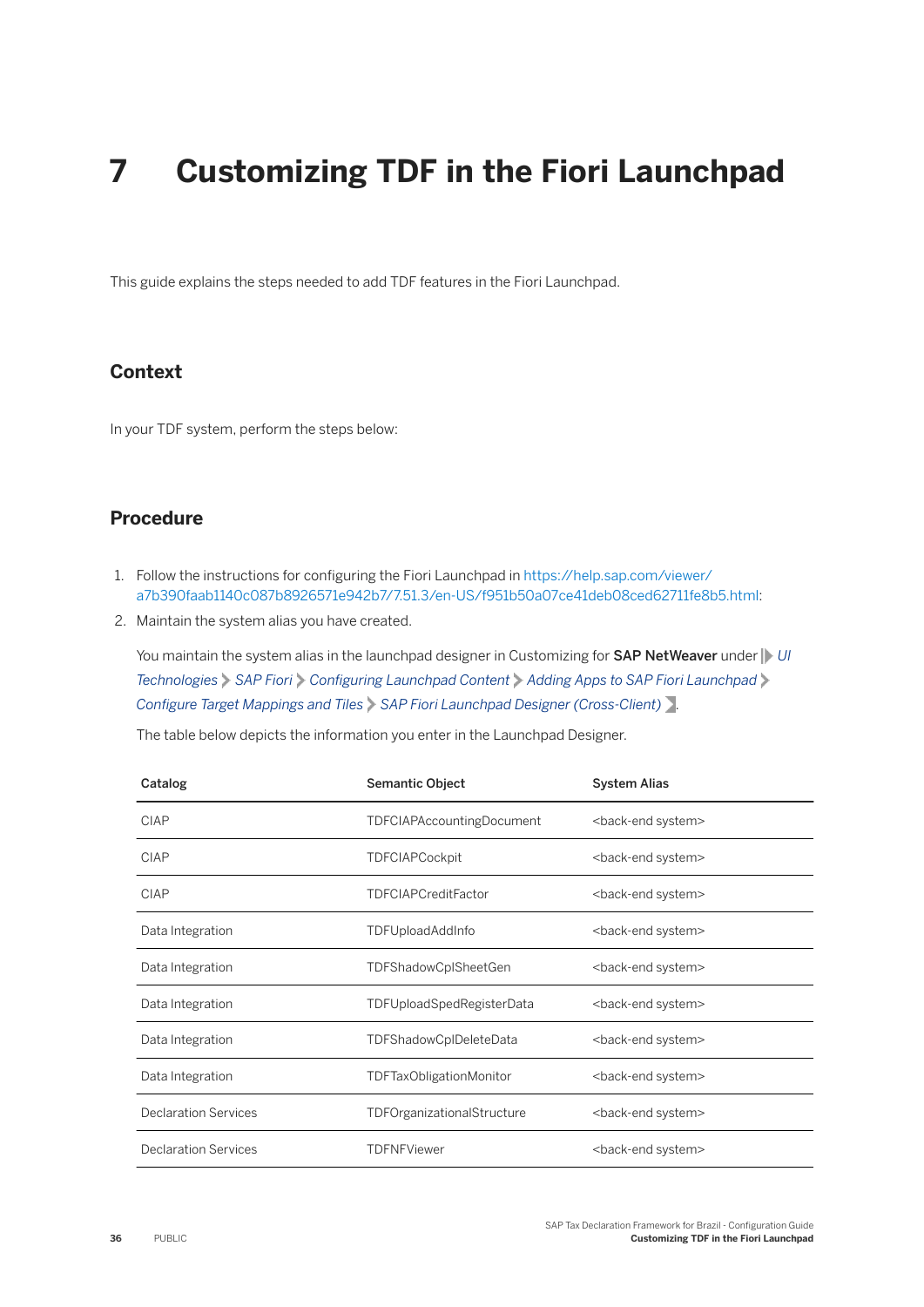| Catalog                     | Semantic Object               | <b>System Alias</b>             |
|-----------------------------|-------------------------------|---------------------------------|
| <b>Declaration Services</b> | <b>TDFFiscalPeriod</b>        | <back-end system=""></back-end> |
| <b>Declaration Services</b> | TDFSpedEFDReport              | <back-end system=""></back-end> |
| Legal Reporting             | TDFSpedECDReport              | <back-end system=""></back-end> |
| Legal Reporting             | TDFSpedPCOReport              | <back-end system=""></back-end> |
| Legal Reporting             | TDFSpedECFReport              | <back-end system=""></back-end> |
| Legal Reporting             | <b>TDFSpedREINFReport</b>     | <back-end system=""></back-end> |
| Legal Reporting             | TDFSpedREINFReportALV         | <back-end system=""></back-end> |
| Messaging Framework         | <b>TDFMFeSocialReport</b>     | <back-end system=""></back-end> |
| Messaging Framework         | <b>TDFMFeFinanceiraReport</b> | <back-end system=""></back-end> |
| Messaging Framework         | <b>TDFMFREINFReport</b>       | <back-end system=""></back-end> |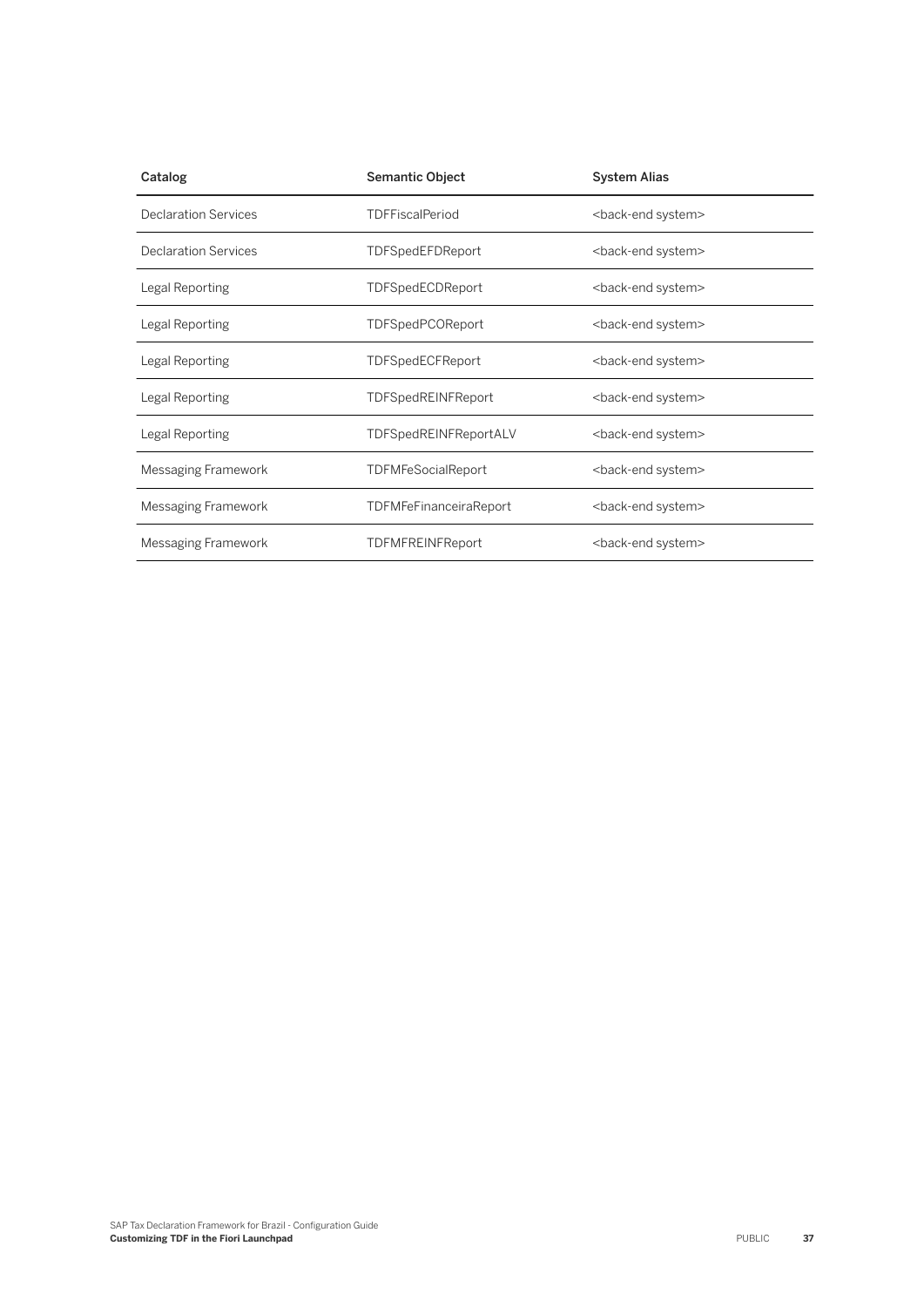## **Important Disclaimers and Legal Information**

#### **Hyperlinks**

Some links are classified by an icon and/or a mouseover text. These links provide additional information. About the icons:

- Links with the icon  $\bullet$ : You are entering a Web site that is not hosted by SAP. By using such links, you agree (unless expressly stated otherwise in your agreements with SAP) to this:
	- The content of the linked-to site is not SAP documentation. You may not infer any product claims against SAP based on this information.
	- SAP does not agree or disagree with the content on the linked-to site, nor does SAP warrant the availability and correctness. SAP shall not be liable for any damages caused by the use of such content unless damages have been caused by SAP's gross negligence or willful misconduct.
- Links with the icon  $\sim$ : You are leaving the documentation for that particular SAP product or service and are entering a SAP-hosted Web site. By using such links, you agree that (unless expressly stated otherwise in your agreements with SAP) you may not infer any product claims against SAP based on this information.

### **Videos Hosted on External Platforms**

Some videos may point to third-party video hosting platforms. SAP cannot guarantee the future availability of videos stored on these platforms. Furthermore, any advertisements or other content hosted on these platforms (for example, suggested videos or by navigating to other videos hosted on the same site), are not within the control or responsibility of SAP.

#### **Beta and Other Experimental Features**

Experimental features are not part of the officially delivered scope that SAP guarantees for future releases. This means that experimental features may be changed by SAP at any time for any reason without notice. Experimental features are not for productive use. You may not demonstrate, test, examine, evaluate or otherwise use the experimental features in a live operating environment or with data that has not been sufficiently backed up. The purpose of experimental features is to get feedback early on, allowing customers and partners to influence the future product accordingly. By providing your feedback (e.g. in the SAP Community), you accept that intellectual property rights of the contributions or derivative works shall remain the exclusive property of SAP.

#### **Example Code**

Any software coding and/or code snippets are examples. They are not for productive use. The example code is only intended to better explain and visualize the syntax and phrasing rules. SAP does not warrant the correctness and completeness of the example code. SAP shall not be liable for errors or damages caused by the use of example code unless damages have been caused by SAP's gross negligence or willful misconduct.

#### **Gender-Related Language**

We try not to use gender-specific word forms and formulations. As appropriate for context and readability, SAP may use masculine word forms to refer to all genders.